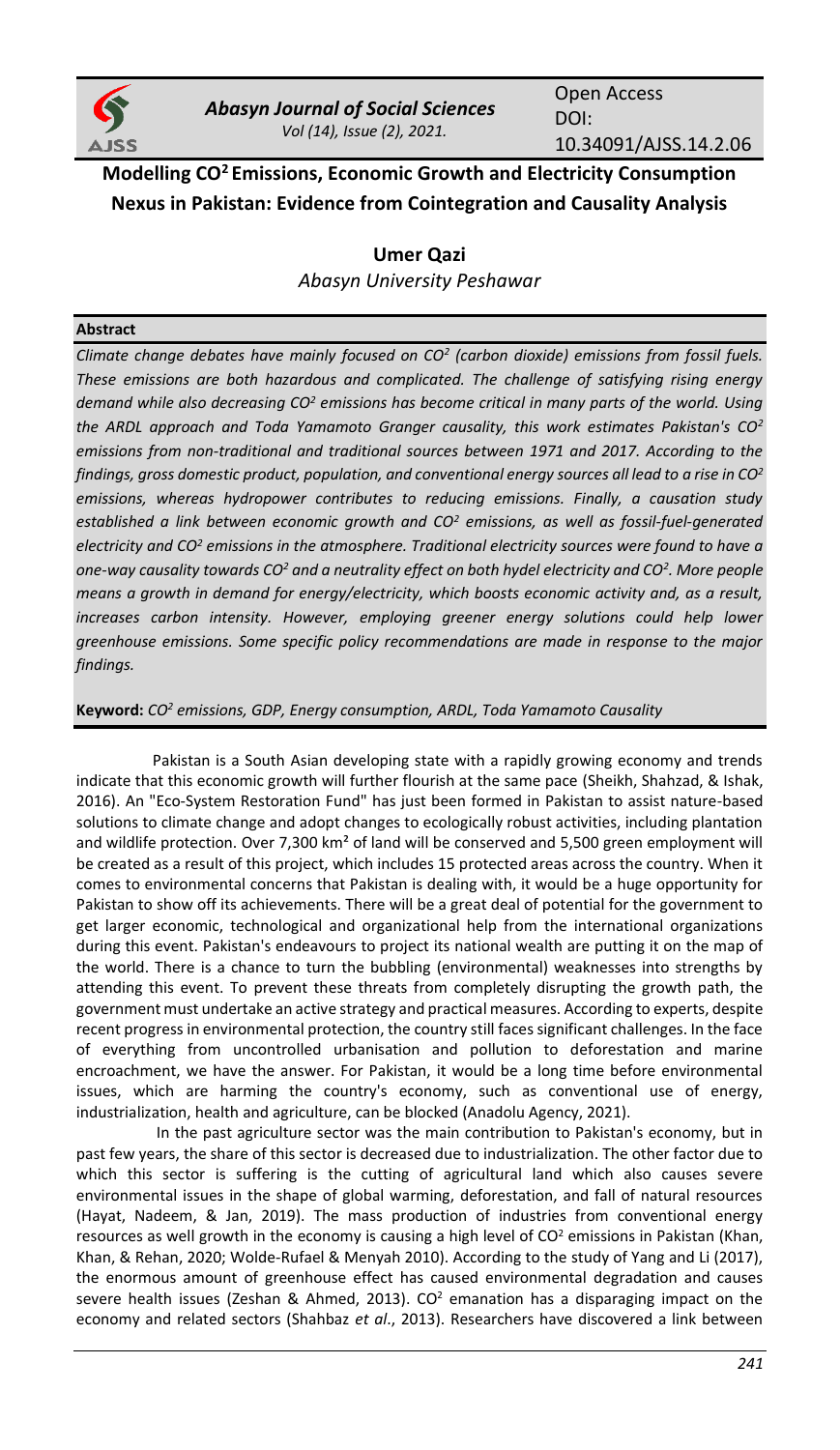economic growth, energy usage, and environmental protection, and most of these studies were carried out in advanced countries like Europe and the United States of America (USA). The result of these studies found that with the development of the economy the level of energy consumption is also boosted which in return causes mass CO<sup>2</sup> emissions (Chaudhry, 2010; Pao & Tsai, 2010; Siddiqui, 2004; Kasman & Selman 2015). Economic expansion, conventional forms of energy, and Emission factors must be examined in conjunction to recognise and refine Pakistan's growth patterns (Qazi et al., 2021). Nations that are rich in natural resources can offset the emissions of  $CO<sup>2</sup>$  by reducing the use of conventional energy sources (Balsalobre *et al.,* 2018).

# **Problem Statement**

Urban Population and GDP per capita growth have surged rapidly in several developing countries over the past decade. A resurrection of financial development has been driving rapid urbanisation and industrialization of developing markets since the 1970s. As carbon fuels usage and Carbon intensity continue to rise, so do these procedures. The following are some of the study's contributions to the body of knowledge: First the current study follows up on previous research and adds a few more variables to the CO2 framework in Pakistan for more robust policy inferences in the country. Secondly, although prior studies like (Tang & Tan, 2015; Shahbaz, et al., 2015; Salahuddin et al., 2015) incorporated FDI inflows and financial development predictors via various economic settings respectively, none of the studies added Population, and disaggregated energy consumption with growth in the economy to probe the impact on CO2 emissions in a large panel setting for Pakistan. A recent study for Pakistan was done by (Baig & Baig, 2021), which incorporated the population factor but used aggregate energy variable. Finally, the traditional unit root tests, such as the ADF, DF-GLS, and PP tests, have the drawback of not accounting for the potential of a structural break. According to Waheed et al. (2006), Perron demonstrated that the capacity to reject a unit root reduces when the stationary alternative is valid and a structural break is overlooked, assuming the time of the break as an exogenous factor. In a version of Perron's original test, Zivot and Andrews assume that the exact moment of the break-point is undetermined. Rather, to calculate the breakpoints, a data-dependent algorithm is utilised to simulate Perron's subjective approach.

The link between co2 emission and the differentiated use of energy in Pakistan has not been thoroughly investigated. Even though Pakistan is not a developed country, environmental pollution is expected to become a major problem, and a strong national policy is needed to ensure that environmental management can proceed smoothly. Consequently, our study implication is that adequate social sector investments, particularly for the environment, are critical to overcoming the serious challenges of air, water and land pollution.

In light of the foregoing considerations, here the objective of the study is to examine the relationship between population, disintegrated energy consumption, growth, and Carbon dioxide emission in Pakistan. Many studies studying the time series data have used techniques and different techniques as the OLS and many other co-integrating techniques. Engle-Ganger and Johansen (1988) and Johansen-Juselius (1989) co-integration techniques both measure the long-run association among the different variables that did not incorporate the series with the unit root. As we have data set that is a mix and a combination of the stationary and the non-stationary data the ARDL approach proposed by Pesaran et al. (1997) gives unbiased and efficient estimators. ARDL approach provides freedom from the problem of autocorrelation and endogeneity (Pesaran et al., 2001). The autoregressive distributed lag (ARDL) model is incorporated for estimation. ARDL is the mainstay of vibrant single equation regression analyses. The error correction model (ECM) in ARDL is one of the most interesting re-parameterization. Whereas other cointegration approaches require a similar order of the combination, the ARDL model can be used when the variables are stationary at similar or different levels. Moreover for dependent and regressing variables choosing different lag lengths is not an issue (Pesaran et al., 2001).

### **Research Questions**

- 1. Is there any cointegration and causality between CO<sup>2</sup> and GDP?
- 2. Is there any cointegration and causality between  $CO<sup>2</sup>$  and Population?
- 3. Is there any cointegration and causality between  $CO<sup>2</sup>$  and non-renewable energy sources?
- 4. Is there any cointegration and causality between  $CO<sup>2</sup>$  and Hydel energy sources?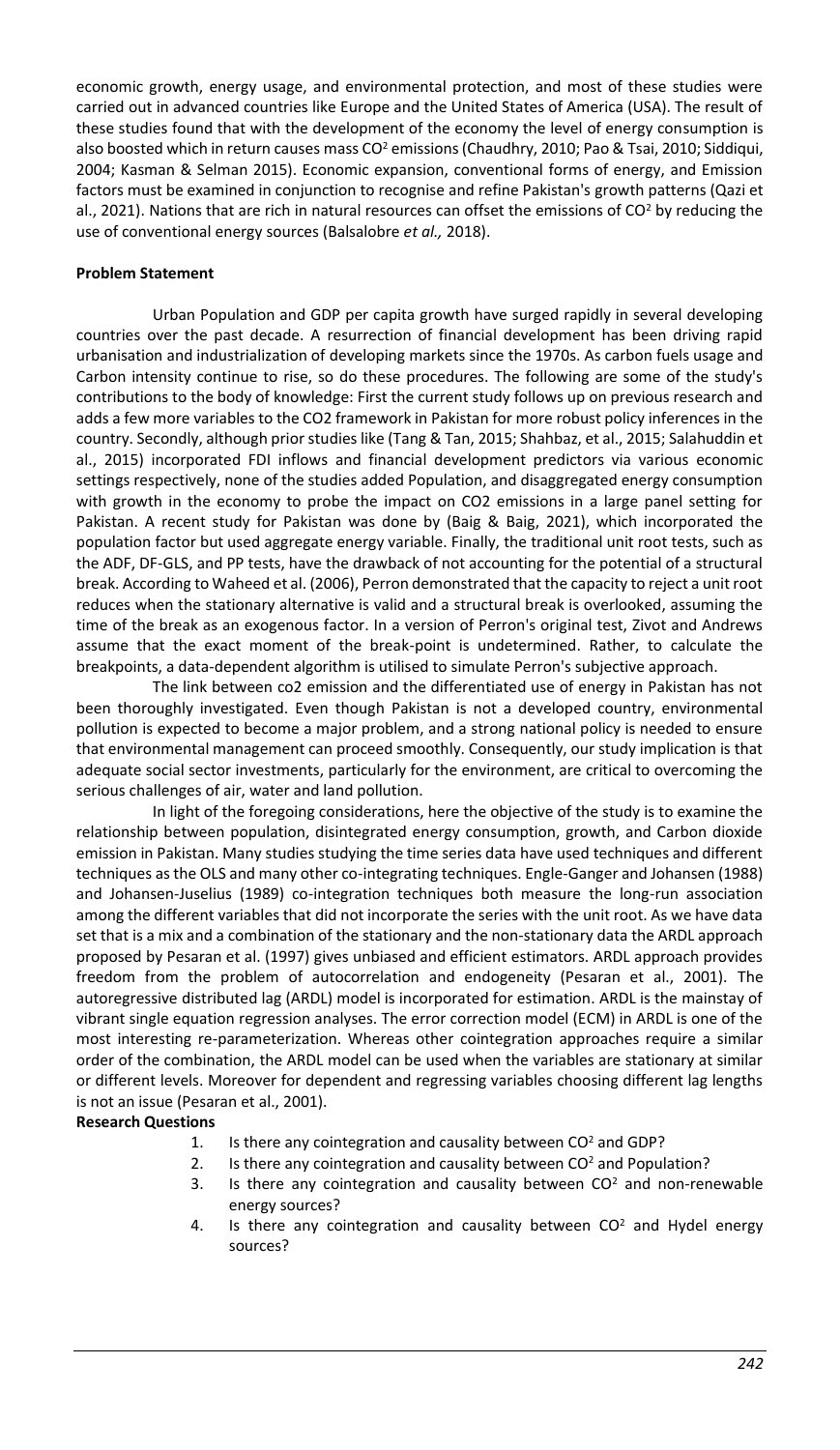For any nation to achieve higher economic performance and infrastructure, the abundance of natural resources does keep great importance as it spurs the growth of the economy and in return improves the overall living standards of a nation (Khan, 2021). According to the study of Osobajo, Otitoju, Otitoju and Oke (2020), CO<sup>2</sup> discharges are highly linked with the growth of the economy and the use of energy. Further to this the authors also emphasize the necessity for a worldwide evolution into an economy possessing low carbon emissions, mainly through green finance, which further allows driving considerable investment in clean energy to reduce  $CO<sup>2</sup>$ emissions significantly.

The progression of technology diffusion keeps a significant role in enforcing greener development (Jan, Durrani, & Khan, 2021). Aldieri et al. (2019) have found a strong linkage between environmental innovation and economic productivity, similarly, in the study of Wang et al. (2019), the importance has been given to the industrial policy regarding the use of mixed technologies and its effect on the innovation towards sustainability of wind power. This demonstrates that the procedure of technology mix, such as the implementation and utilize new energy resources which have a substantial impact on an economy (Jan *et al*., 2021).

For different countries, the prior literature provides contradictory findings on the linkage between energy consumption and economic growth in different periods (Azam, Rafiq, Shafique, Ateeq, & Yuan, 2020). Baig and Baig (2021) established a noteworthy extensive association concerning  $CO<sup>2</sup>$  emissions and economic factors likewise GDP, population, capital and energy utilization in Pakistan from the period of 1970 to 2010. Jan et al. (2021) have also confirmed a significant affiliation between different energy sources and fiscal progression in Pakistan from the period 1972 – 2015. Further to this, they added that renewable energy sources affect economic growth more efficiently than non-renewable energy sources. Halkos and Gkampoura(2021) have studied the linkage between CO<sup>2</sup> emissions, economic growth, renewable and non-renewable energy consumption in 119 countries between 2000 and 2018. According to their findings,  $CO<sup>2</sup>$  emissions drive economic growth in both directions for all income levels. On the other hand, Isik, Ongan and Özdemir (2019) studied the relationship between GDP, energy sources, population and release of carbon in the US, the findings indicate an inverse association among the non-conventional energy sources and carbon emissions.

Hanif (2018) conducted a separate study from 1995 to 2015 on the markets of Sub-Saharan Africa, the result postulates that nonrenewable energy sources have a favourable relation with CO<sup>2</sup> emissions, but renewables have a substantial negative link with CO<sup>2</sup> emissions. Bhat (2018) analyzed the relationship between population, capital, labour, Income and carbon discharges for the period of 1992 to 2016 in five emerging BRICS economies, the results show a strong linkage for all the variables towards  $CO<sup>2</sup>$ .

Between 1980 and 2011, a study was undertaken in Senegal and Sierra Leone that showed a strong long term connection between economic development, modernization, power use, and  $CO<sup>2</sup>$ emissions (Asumadu-Sarkodie & Owusu, 2017a, 2017b). Destek (2017) specified that the nonrenewable energy source from biomass directly affects the growth of an economy positively. A study in China from the period of 1995 to 2014 by Fan and Lei (2017) evaluated the link between variables such as  $CO<sup>2</sup>$  emissions, gross domestic product, and transport. The study affirms that both transport and Pollutant emissions contribute to GDP growth. Işik et al. (2017) examined the connection between tourism, the monetary sector, and economic development in research for Greece. They discovered that the variable of tourism, in particular, boosts Greenhouse gasses.

Saboori et al. (2017) conducted a causal analysis for China, Japan, and South Korea from 1980 to 2013. They discovered that in China and Japan, oil consumption causes GDP, whereas, in South Korea, oil consumption causes pollution problems in the form of CO<sup>2</sup> . According to Azam et al. (2016), during the period 1971–2013, energy consumption and  $CO<sup>2</sup>$  emissions have a detrimental and substantial connection with Output, whereas trade and workforce are positively related to the sustainable economy. Sulaiman and Abdul-Rahim (2017) tested the association between GDP, energy usage, and Carbon intensity in Malaysia between 1975 and 2015 and discovered that while Carbon intensity and energy usage had no considerable impact on the output, energy usage and Economic output had a substantial contribution to environmental deterioration.

Many authors argue that in developing countries there are many limitations in implementing renewable energy systems (Jan et al., 2021; Inglesi-Lotz & Dogan, 2018; Zoundi, 2017). Sinha and Shahbaz (2018) argue that the initial stages of installing renewable energy systems for lowincome countries are much difficult, as it costs much higher due to the use and import of advanced technologies (Inglesi-Lotz & Dogan, 2018; Zoundi, 2017).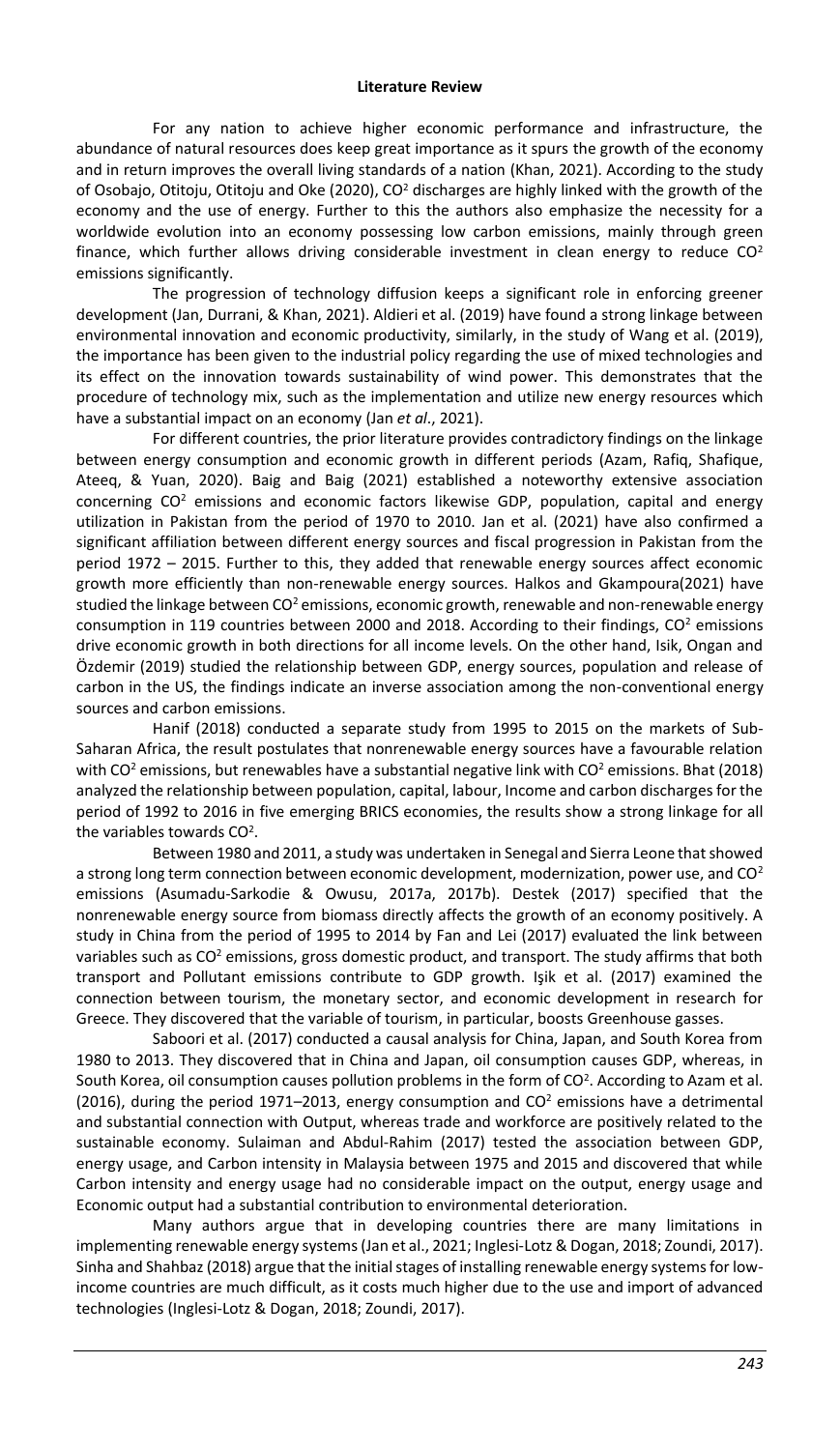#### **Methodology**

#### **Model Specification Data**

The research examined the impact of energy utilization and economic progress on Pakistan's carbon emissions using yearly data from the World Development Indicators (WDI) from 1971 to 2017 (World Bank, 2020). Emissions of  $CO<sup>2</sup>$  were measured in metric tonnes, economic growth was measured in GDP per capita in constant local currency units, hydroelectricity form of energy was measured as power generation from hydroelectric sources (percentage of total) as a renewable source of energy, and conventional energy consumption was measured as fossil electricity generation (percentage of total).  $CO<sup>2</sup>$  emissions were calculated as metric tonnes per capita, economic growth was calculated as per capita GDP in constant LCU, hydroelectric energy production was calculated as (percentage of total energy) under the renewable source of energy, and conventional energy consumption was calculated as fossil fuel energy consumption (per cent of total energy).

| <b>Variables</b>                                                                               | Proxy                                                                                          | Source                |
|------------------------------------------------------------------------------------------------|------------------------------------------------------------------------------------------------|-----------------------|
| 1- Economic Growth                                                                             | GDP per capita LCU                                                                             |                       |
| 2- Emissions of $CO2$                                                                          | CO <sup>2</sup> in Metric Tonnes                                                               |                       |
| 3- Population                                                                                  | The population of the country                                                                  | <b>WDI World Bank</b> |
| 4- Energy (Electricity use)                                                                    |                                                                                                |                       |
| a- Renewable Electricity<br>consumption<br><b>b</b> - Non-renewable<br>electricity consumption | HYDEL Electricity percentage<br>of total energy<br>percentage<br>NREC<br>total<br>ot<br>energy |                       |

All series have been transformed into logarithmic form to eliminate the problem of heteroscedasticity (Hundie, 2014). The autoregressive distributed lag (ARDL) method of estimation is used in this study to scrutinize the adjustment that is caused by the predictor variable in the response variable (Jordan & Philips, 2018).

### **Unit Root Testing**

A unit root test is needed before dynamic ARDL modelling to check the presence of unit root in every variable and the order in which the respective variables are integrated. If there is no stationary variable, it might lead to biased regression. The study will check the unit root of data series in levels and first difference both. In case any variable is found stationary at levels, it will be I(0) variable and any stationarity at first difference will be called I(1) variable or it can be said that variable is integrated of order 1. Those variables which are stationary at levels or first difference can be used in the estimation of the ARDL approach. For that purpose unit root tests like Augmented Dickey-Fuller (Dickey and Fuller 1979) and Phillips-Peron (Phillips and Perron 1988) were used to inspect the stochastic tendency in the series.

On the contrary, Baum (2001) argues that an acknowledged flaw of the traditional unit root tests with a null hypothesis as I(1) is considered a sign of the presence of unit root. This is because these conventional tests probably do misperception of structural breaks in the series and in the presence of structural breaks these might fail to reject the unit root hypothesis. Shahbaz et al. (2013) further contended that these tests yield misleading and falsified results as there is no knowledge on the structural breaks in the series. To counter such issues structural break test proposed by Zivot and Andrews (1992) was employed as well.

The main regression equation of the study is

$$
CO2 = \theta_0 + \theta_1 GDP + \theta_2 POP + \theta_3 NREC + \theta_4 HYDEL + ut
$$
 (1)

After taking logs of certain variables like GDP and population the equation becomes

$$
CO2 = \theta_0 + \theta_1 LGDP + \theta_2 LPOP + \theta_3 NREC + \theta_4 H YDEL + ut
$$
 (2)

Where β0 represents the slope, β1 to β4 are the coefficient estimates of independent variables and ut represents the error term.

### **Lag Length Selection**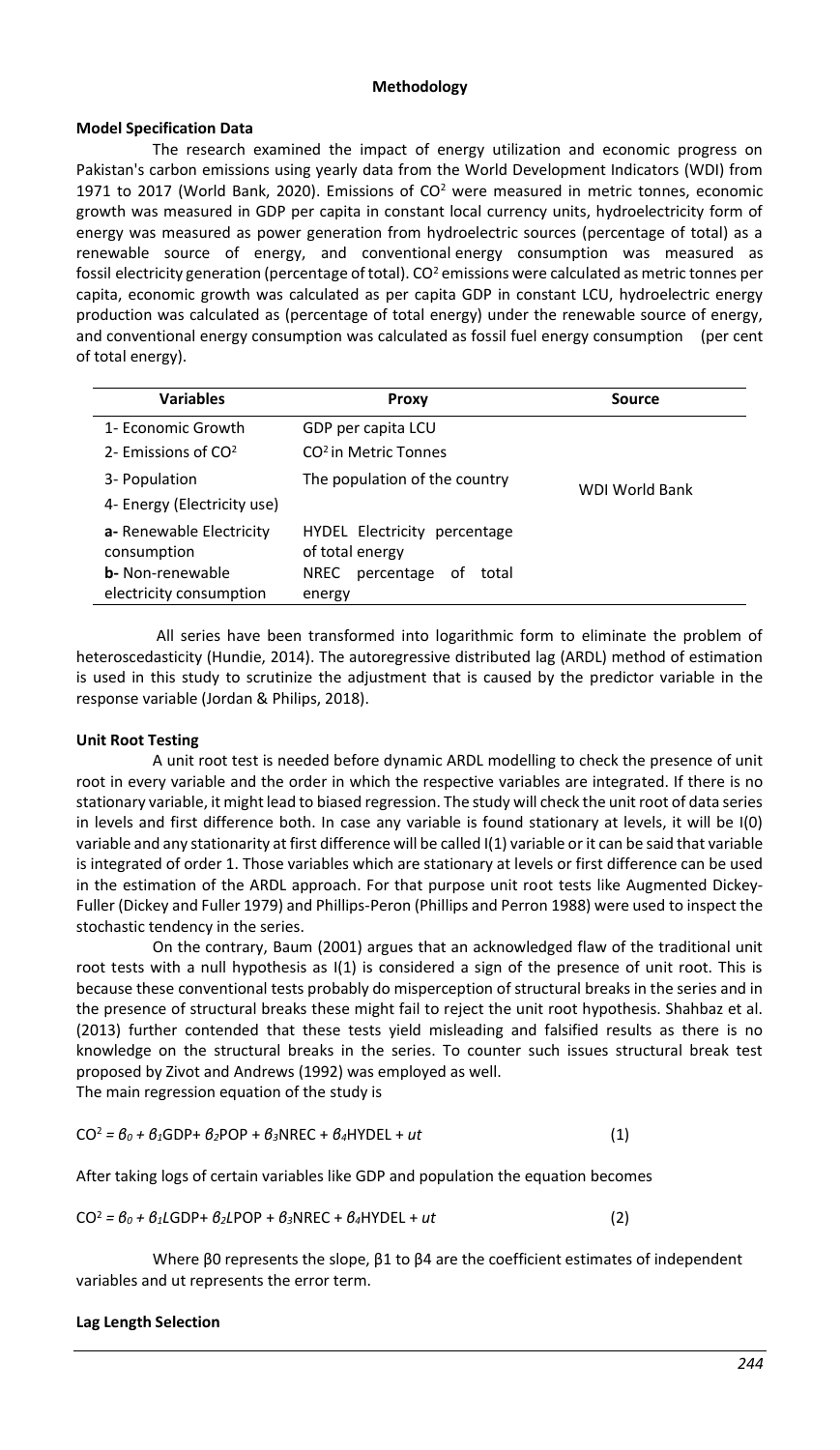Bahmani-Oskooee and Harvey (2006) argued that the F-stat value in ARDL Bound test is very subtle to the lag length criteria, therefore before ARDL estimation the proper lag length criteria is examined.

### **ARDL Estimation**

As per the previous studies by Hundie (2018), Khan, Teng, Khan, Khan (2019a, b) and Qazi, Alam, Ahmad and Ambreen (2021) the study utilized the ARDL Bound testing approach by Pesaran and Pesaran (1997); Pesaran et al. (2000) and Pesaran et al. (2001). When the series is integrated at levels or first difference and small in size, it is beneficial to use the ARDL bounds test. According to Pesaran et al. (2000), even in the case of any endogeneity issue in the series, this test is very effective in yielding fair long-run values as well the t-stat values. The F-stat value will be assessed with maximum and minimum critical limits to decide the existence of cointegration among variables in the ARDL estimation. According to Pesaran et al. (2001), cointegration will exist in case the F-stat value is more than the upper bound, no cointegration if the value is less than the lower bound and inconclusive if the values are between the upper and lower bounds. Moreover, the error correction model ECM under ARDL is also estimated. In this context, the integrating measure is known as the error term (ECT). It tells about any deviance from the long-run equilibrium. This deviancy is then slowly corrected through short-term adjustments. The error term should be significantly negative. The statistic represents the rate of transition towards long-run stability. The ECM model is shown in equation-8. Following are possible ARDL Bound estimation equations from eq-3 to eq-7.

 $\Delta CO2 = \alpha_1 + \sum_{i=1}^n \alpha_i \Delta CO2_{t-i} \sum_{a=0}^n \alpha_a \Delta LGDP_{t-a} + \sum_{b=0}^n \alpha_b \Delta LPOP_{t-b} + \sum_{c=0}^n \alpha_c \Delta NREC_{t-c} +$  $\sum_{d=0}^{n} \alpha_d \Delta H Y DEL_{t-d} + \gamma_1 CO2_{t-1} + \gamma_2 LGDP_{t-1} + \gamma_3 L POP_{t-1} + \gamma_4 NREC_{t-1} + \gamma_5 H Y DEL_{t-1} +$  $\varepsilon_{1t}$ (3)

 $\Delta LGDP = \alpha_1 + \sum_{i=1}^{n} \alpha_i \Delta LGDP_{t-i} \sum_{a=0}^{n} \alpha_a \Delta CO2_{t-a} + \sum_{b=0}^{n} \alpha_b \Delta LPOP_{t-b} + \sum_{c=0}^{n} \alpha_c \Delta NREC_{t-c} +$  $\sum_{d=0}^{n} \alpha_d \Delta H Y DEL_{t-d} + \gamma_1 LGDP_{t-1} + \gamma_2 CO2_{t-1} + \gamma_3 L POP_{t-1} + \gamma_4 NREC_{t-1} + \gamma_5 H Y DEL_{t-1} +$  $\varepsilon_{1t}$ (4)

 $\Delta LPOP = \alpha_1 + \sum_{i=1}^n \alpha_i \Delta LPOP_{t-i} \sum_{a=0}^n \alpha_a \Delta CO2_{t-a} + \sum_{b=0}^n \alpha_b \Delta LGDP_{t-b} + \sum_{c=0}^n \alpha_c \Delta NREC_{t-c} +$  $\sum_{d=0}^{n} \alpha_d \Delta H Y DEL_{t-d} + \gamma_1 L POP_{t-1} + \gamma_2 CO2_{t-1} + \gamma_3 LGDP_{t-1} + \gamma_4 NREC_{t-1} + \gamma_5 H Y DEL_{t-1} +$  $\varepsilon_{1t}$ (5)

 $\Delta NREC = \alpha_1 + \sum_{i=1}^{n} \alpha_i \Delta NREC_{t-i} \sum_{a=0}^{n} \alpha_a \Delta CO2_{t-a} + \sum_{b=0}^{n} \alpha_b \Delta LGDP_{t-b} + \sum_{c=0}^{n} \alpha_c \Delta LPOP_{t-c} +$  $\sum_{d=0}^{n} \alpha_d \Delta H Y D E L_{t-d} + \gamma_1 N R E C_{t-1} + \gamma_2 CO C_{t-1} + \gamma_3 LG D P_{t-1} + \gamma_4 L P O P_{t-1} + \gamma_5 H Y D E L_{t-1} +$  $\varepsilon_{1t}$ (6)

 $\Delta HYDEL = \alpha_1 + \sum_{i=1}^n \alpha_i \Delta HYDEL_{t-i} \sum_{a=0}^n \alpha_a \Delta CO2_{t-a} + \sum_{b=0}^n \alpha_b \Delta LGDP_{t-b} +$  $\sum_{c=0}^{n} \alpha_c \Delta LPOP_{t-c} + \sum_{d=0}^{n} \alpha_d \Delta NREC_{t-d} + \gamma_1 HYDEL_{t-1} + \gamma_2 CO2_{t-1} + \gamma_3 LGDP_{t-1} +$  $\gamma_4\text{LPOP}_{t-1} + \gamma_5\text{NREC}_{t-1} + \varepsilon_{1t}$ (7)

Following equation 8 is the error correction model for the concerned short-run association:

 $\Delta CO2 = \alpha_1 + \sum_{i=1}^n \alpha_i \Delta CO2_{t-i} \sum_{a=0}^n \alpha_a \Delta LGDP_{t-a} + \sum_{b=0}^n \alpha_b \Delta LPOP_{t-b} + \sum_{c=0}^n \alpha_c \Delta NREC_{t-c} +$  $\sum_{d=0}^{n} \alpha_d \Delta H Y D E L_{t-d} + \lambda E C T_{t-1} + \varepsilon_{1t}$ (8)

### **Granger Causality**

This study will employ MWALD granger causality under the augmented VAR model. MWALD is a modified Wald test, known to be the Toda Yamamoto Granger causality test (Toda Yamamoto, 1995). As per Dolado and Lut¨kepohl (1996) in this procedure order of maximum integration is prespecified and is denoted by *d*max. Under VAR specification an optimum order-level *K* is considered to be the best as 1, i.e.  $d_{\text{max}}$ =1. The concerned augmented VAR  $k+d_{\text{max}}$  model estimated by TY granger causality is shown in equation 9 as follows.

 $CO2_t = \alpha_0 + \sum_{i=1}^k \beta_{1i} CO2_{t-i} + \sum_{j=k+1}^{dmax} \beta_{2j} CO2_{t-j} + \sum_{i=1}^K \beta_{3i} LGDP_{t-i} + \sum_{j=k+1}^{dmax} \beta_{4j} LGDP_{t-j} +$  $\sum_{i=1}^{k} \beta_{5i} LPOP_{t-i} + \sum_{j=k+1}^{dmax} \beta_{6j} LPOP_{t-j} + \sum_{i=1}^{k} \beta_{7i} NREC_{t-i} + \sum_{j=k+1}^{dmax} \beta_{8j} NREC_{t-j} +$  $\sum_{i=1}^{k} \beta_{9i} HYDEL_{t-i} + \sum_{j=k+1}^{dmax} \beta_{10j} HYDEL_{t-j} + \varepsilon_{1t}$ (9)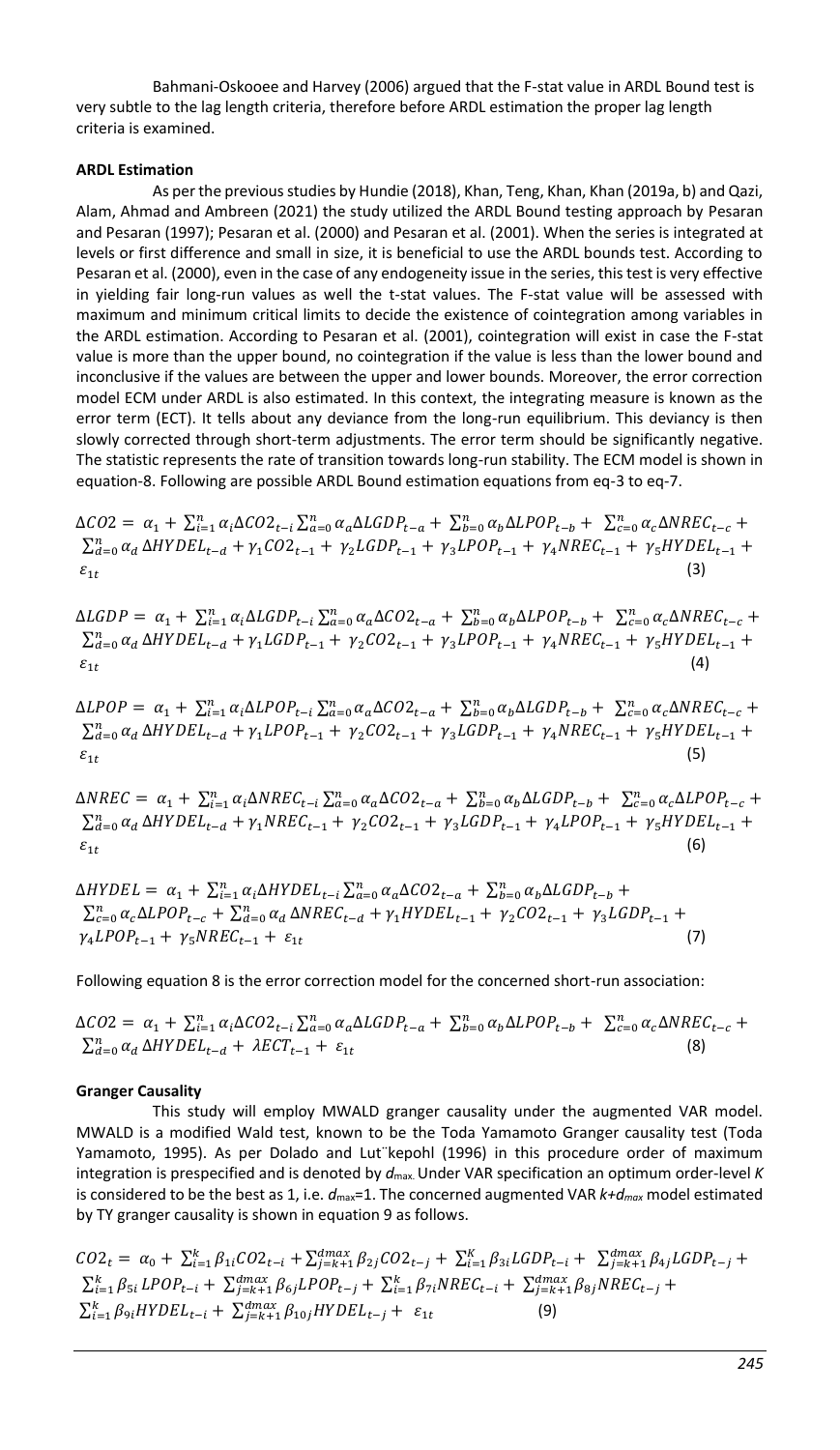$LGDP_t = \alpha_0 + \sum_{i=1}^k \beta_{1i} LGDP_{t-i} + \sum_{j=k+1}^{dmax} \beta_{2j} LGDP_{t-j} + \sum_{i=1}^K \beta_{3i} CO2_{t-i} + \sum_{j=k+1}^{dmax} \beta_{4j} CO2_{t-j} +$  $\sum_{i=1}^{k} \beta_{5i} LPOP_{t-i} + \sum_{j=k+1}^{dmax} \beta_{6j} LPOP_{t-j} + \sum_{i=1}^{k} \beta_{7i} NREC_{t-i} + \sum_{j=k+1}^{dmax} \beta_{8j} NREC_{t-j} +$  $\sum_{i=1}^{k} \beta_{9i} HYDEL_{t-i} + \sum_{j=k+1}^{dmax} \beta_{10j} HYDEL_{t-j} + \varepsilon_{1t}$ (10)

 $LPOP_t = \alpha_0 + \sum_{i=1}^k \beta_{1i} L POP_{t-i} + \sum_{j=k+1}^{dmax} \beta_{2j} L POP_{t-j} + \sum_{i=1}^K \beta_{3i} CO2_{t-i} + \sum_{j=k+1}^{dmax} \beta_{4j} CO2_{t-j} +$  $\sum_{i=1}^{k} \beta_{5i} LGDP_{t-i} + \sum_{j=k+1}^{dmax} \beta_{6j} LGDP_{t-j} + \sum_{i=1}^{k} \beta_{7i} NREC_{t-i} + \sum_{j=k+1}^{dmax} \beta_{8j} NREC_{t-j} +$  $\sum_{i=1}^{k} \beta_{9i} HYDEL_{t-i} + \sum_{j=k+1}^{dmax} \beta_{10j} HYDEL_{t-j} + \varepsilon_{1t}$ (11)

 $NREC_t = \alpha_0 + \sum_{i=1}^{k} \beta_{1i} NREC_{t-i} + \sum_{j=k+1}^{dmax} \beta_{2j} NREC_{t-j} + \sum_{i=1}^{K} \beta_{3i} CO2_{t-i} +$  $\sum_{j=k+1}^{dmax} \beta_{4j} CO2_{t-j} + \sum_{i=1}^{k} \beta_{5i} LGDP_{t-i} + \sum_{j=k+1}^{dmax} \beta_{6j} LGDP_{t-j} + \sum_{i=1}^{k} \beta_{7i} LPOP_{t-i} +$  $\sum_{j=k+1}^{dmax} \beta_{8j} LPOP + \sum_{i=1}^{k} \beta_{9i} HYDEL_{t-i} + \sum_{j=k+1}^{dmax} \beta_{10j} HYDEL_{t-j} + \varepsilon_{1t}$ (12

#### **Results and Discussion**

Conventional unit root analysis is shown in table 1. The method used is the augmented dickey fuller ADF test. Results revealed that all the concerned variables have unit root at levels, but become stationary at 1<sup>st</sup> difference at 5% or less significance level. Unit root test with structural breaks is given in table 2. Its result revealed that all the variables are stationary at  $1<sup>st</sup>$  difference except the CO<sup>2</sup> variable which is stationary at levels.

Table 1. *Augmented Dickey-Fuller (ADF) and Phillips-Perron (PP) Test* **ADF**

|            | At Level                   |                 |                |                  |             |                |
|------------|----------------------------|-----------------|----------------|------------------|-------------|----------------|
|            |                            | CO <sub>2</sub> | LGDP           | <b>LPOP</b>      | <b>NREC</b> | <b>HYDEL</b>   |
| With       |                            |                 |                |                  |             |                |
| Constant   | t-Statistic                | 0.5696          | $-1.6292$      | $-3.5444$        | $-1.9723$   | $-0.9489$      |
|            | Prob.                      | 0.9874          | 0.4599         | 0.0113           | 0.2976      | 0.7636         |
|            |                            | n0              | n <sub>0</sub> | $* *$            | n0          | n <sub>0</sub> |
| With       |                            |                 |                |                  |             |                |
| Constant & |                            |                 |                |                  |             |                |
| Trend      | t-Statistic                | $-3.0913$       | $-1.7099$      | $-2.8658$        | 1.6037      | $-2.4606$      |
|            | Prob.                      | 0.1202          | 0.7308         | 0.1842           | 1.0000      | 0.3453         |
|            |                            | n0              | n0             | n <sub>0</sub>   | n0          | n <sub>0</sub> |
| Without    |                            |                 |                |                  |             |                |
| Constant & |                            |                 |                |                  |             |                |
| Trend      | t-Statistic                | 3.4582          | 4.2593         | 0.3275           | 0.3360      | $-1.0236$      |
|            | Prob.                      | 0.9998          | 1.0000         | 0.7756           | 0.7782      | 0.2711         |
|            |                            | n <sub>0</sub>  | n0             | n0               | n0          | n <sub>0</sub> |
|            | <b>At First Difference</b> |                 |                |                  |             |                |
|            |                            | d(CO2)          | d(LGDP)        | d(LPOP)          | d(NREC)     | d(HYDEL)       |
| With       |                            |                 |                |                  |             |                |
| Constant   | t-Statistic                | $-7.0751$       | $-5.7865$      | $-0.6433$        | $-3.2208$   | $-9.1586$      |
|            | Prob.                      | 0.0000          | 0.0000         | 0.8499           | 0.0251      | 0.0000         |
|            |                            | ***             | ***            | n <sub>0</sub>   | **          | ***            |
| With       |                            |                 |                |                  |             |                |
| Constant & |                            |                 |                |                  |             |                |
| Trend      | t-Statistic                | $-4.7627$       | $-5.8982$      | $-3.4293$        | $-3.1772$   | $-9.0824$      |
|            | Prob.                      | 0.0023<br>***   | 0.0001<br>***  | 0.0607<br>$\ast$ | 0.1025      | 0.0000<br>***  |
|            |                            |                 |                |                  | n0          |                |
| Without    |                            |                 |                |                  |             |                |
| Constant & |                            |                 |                |                  |             |                |
| Trend      | t-Statistic                | $-2.7305$       | $-3.2191$      | $-1.4157$        | $-3.2068$   | $-9.0765$      |
|            | Prob.                      | 0.0074          | 0.0019         | 0.1439           | 0.0019      | 0.0000         |
|            |                            | ***             | ***            | n <sub>0</sub>   | ***         | ***            |
|            |                            |                 |                |                  |             |                |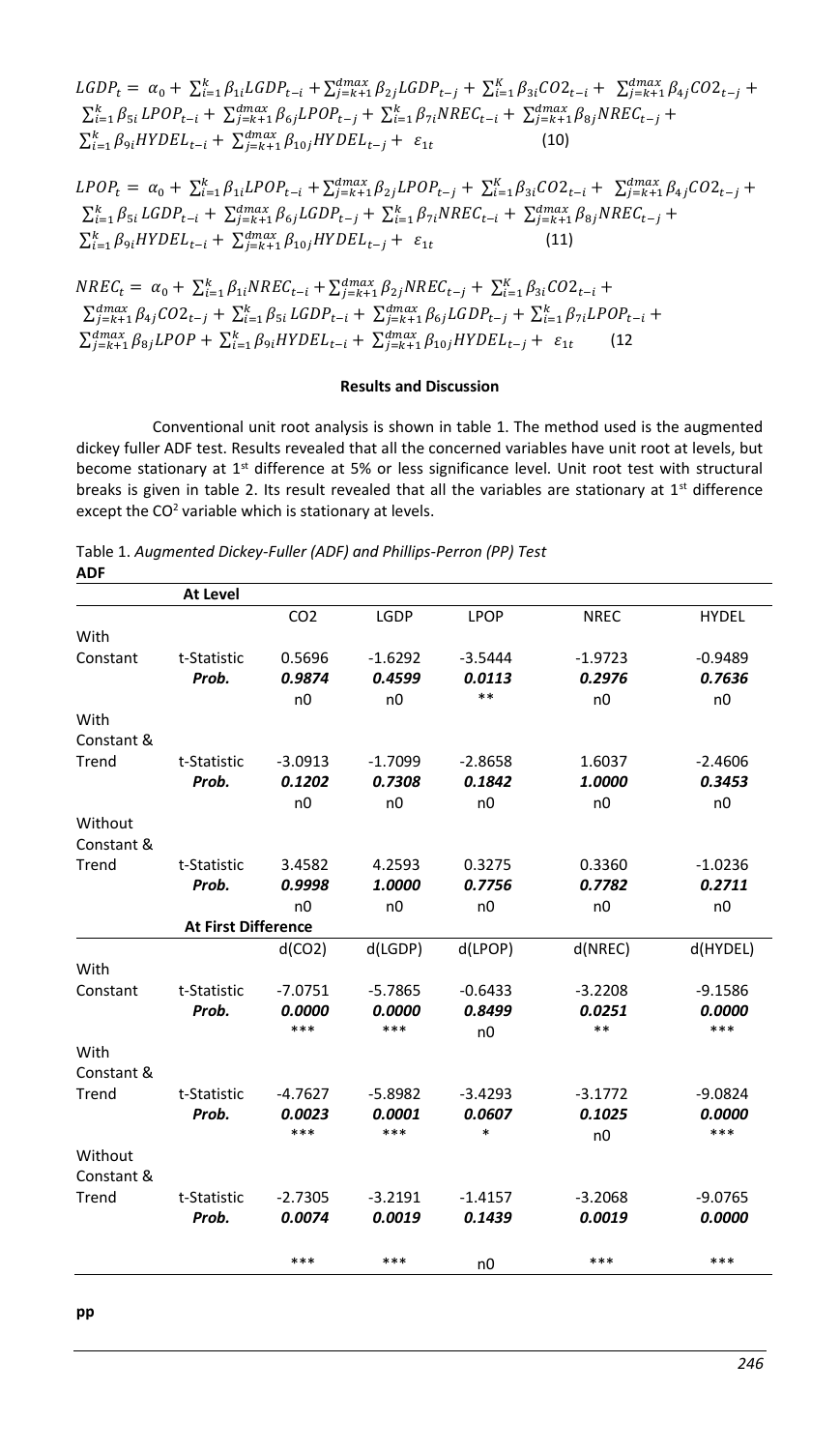|            | At Level                   |                     |                |                |                |              |
|------------|----------------------------|---------------------|----------------|----------------|----------------|--------------|
|            |                            | CO <sup>2</sup>     | LGDP           | <b>LPOP</b>    | <b>NREC</b>    | <b>HYDEL</b> |
| With       |                            |                     |                |                |                |              |
| Constant   | t-Statistic                | 0.4558              | $-0.9304$      | $-5.0742$      | $-1.9090$      | $-0.7618$    |
|            | Prob.                      | 0.9833              | 0.7698         | 0.0001         | 0.3255         | 0.8205       |
|            |                            | n <sub>0</sub>      | n0             | ***            | n <sub>0</sub> | n0           |
| With       |                            |                     |                |                |                |              |
| Constant & |                            |                     |                |                |                |              |
| Trend      | t-Statistic                | $-3.4375$           | $-1.6116$      | 1.3333         | 2.5566         | $-2.3932$    |
|            | Prob.                      | 0.0586              | 0.7733         | 1.0000         | 1.0000         | 0.3782       |
|            |                            | $\ast$              | n <sub>0</sub> | n <sub>0</sub> | n <sub>0</sub> | n0           |
| Without    |                            |                     |                |                |                |              |
| Constant & |                            |                     |                |                |                |              |
| Trend      | t-Statistic                | 3.1562              | 6.0642         | 16.6092        | 1.0760         | $-1.1532$    |
|            | Prob.                      | 0.9994              | 1.0000         | 1.0000         | 0.9242         | 0.2233       |
|            |                            | n0                  | n0             | n <sub>0</sub> | n <sub>0</sub> | n0           |
|            | <b>At First Difference</b> |                     |                |                |                |              |
|            |                            | d(CO <sup>2</sup> ) | d(LGDP)        | d(LPOP)        | d(NREC)        | d(HYDEL)     |
| With       |                            |                     |                |                |                |              |
| Constant   | t-Statistic                | $-7.0294$           | $-5.8092$      | $-0.1987$      | $-3.2447$      | $-9.1716$    |
|            | Prob.                      | 0.0000              | 0.0000         | 0.9312         | 0.0236         | 0.0000       |
|            |                            | ***                 | ***            | n <sub>0</sub> | **             | ***          |
| With       |                            |                     |                |                |                |              |
| Constant & |                            |                     |                |                |                |              |
| Trend      | t-Statistic                | $-6.9261$           | $-5.8982$      | $-3.0026$      | $-3.4449$      | $-9.0972$    |
|            | Prob.                      | 0.0000              | 0.0001         | 0.1426         | 0.0579         | 0.0000       |
|            |                            | ***                 | ***            | n <sub>0</sub> | *              | ***          |
| Without    |                            |                     |                |                |                |              |
| Constant & |                            |                     |                |                |                |              |
| Trend      | t-Statistic                | $-5.6119$           | $-3.1865$      | $-0.9005$      | $-3.2909$      | $-8.9611$    |
|            | Prob.                      | 0.0000              | 0.0021         | 0.3208         | 0.0015         | 0.0000       |
|            |                            | ***                 | ***            | n <sub>0</sub> | ***            | ***          |

Notes: (\*), (\*\*), and (\*\*\*) shows the level of significance at 10%, 5%; (\*\*\*), and 1% respectively. (no) signifies Not Significant

Table 2. *Zivot Andrews Unit Root Test*

|                 |                |                           |              |        |                                      |        | Conclusio |
|-----------------|----------------|---------------------------|--------------|--------|--------------------------------------|--------|-----------|
|                 |                | <b>Statistics (Level)</b> |              |        | <b>Statistics (first difference)</b> |        | n         |
| variables       | ZAI            | ZAT                       | ZAB          | ZAI    | ZAT                                  | ZAB    |           |
| CO <sup>2</sup> |                |                           |              |        |                                      |        |           |
| Time            | 2007**         | 1996**                    | 1992**       |        |                                      |        |           |
| <b>Break</b>    | *              | $\ast$                    | *            |        |                                      |        | I(0)      |
| Lag length      | $\overline{4}$ | 4                         | 4            |        |                                      |        |           |
| <b>LGDP</b>     |                |                           |              |        |                                      |        |           |
| Time            |                |                           |              | 1977** | 2007**                               | 1992** |           |
| <b>Break</b>    | 1979           | 1992                      | 1979         | $\ast$ | $\ast$                               | $\ast$ | 1(1)      |
| Lag length      | $\mathbf 0$    | 7                         | $\mathbf 0$  | 0      | 0                                    | 0      |           |
| <b>LPOP</b>     |                |                           |              |        |                                      |        |           |
| Time            |                |                           |              |        |                                      |        |           |
| <b>Break</b>    | 1991 **        | 1987                      | 1991         | 1998   | 1976*                                | 1997** | 1(1)      |
| Lag length      | 8              | 8                         | 8            | 8      | 0                                    | 6      |           |
| <b>NREC</b>     |                |                           |              |        |                                      |        |           |
| Time            |                |                           |              |        |                                      | 2013** |           |
| <b>Break</b>    | 2017           | 2005                      | 2000         | 2016*  | 2017**                               | *      | 1(1)      |
| Lag length      | 0              | 3                         | $\mathbf{1}$ | 4      | 4                                    | 0      |           |
| <b>HYDEL</b>    |                |                           |              |        |                                      |        |           |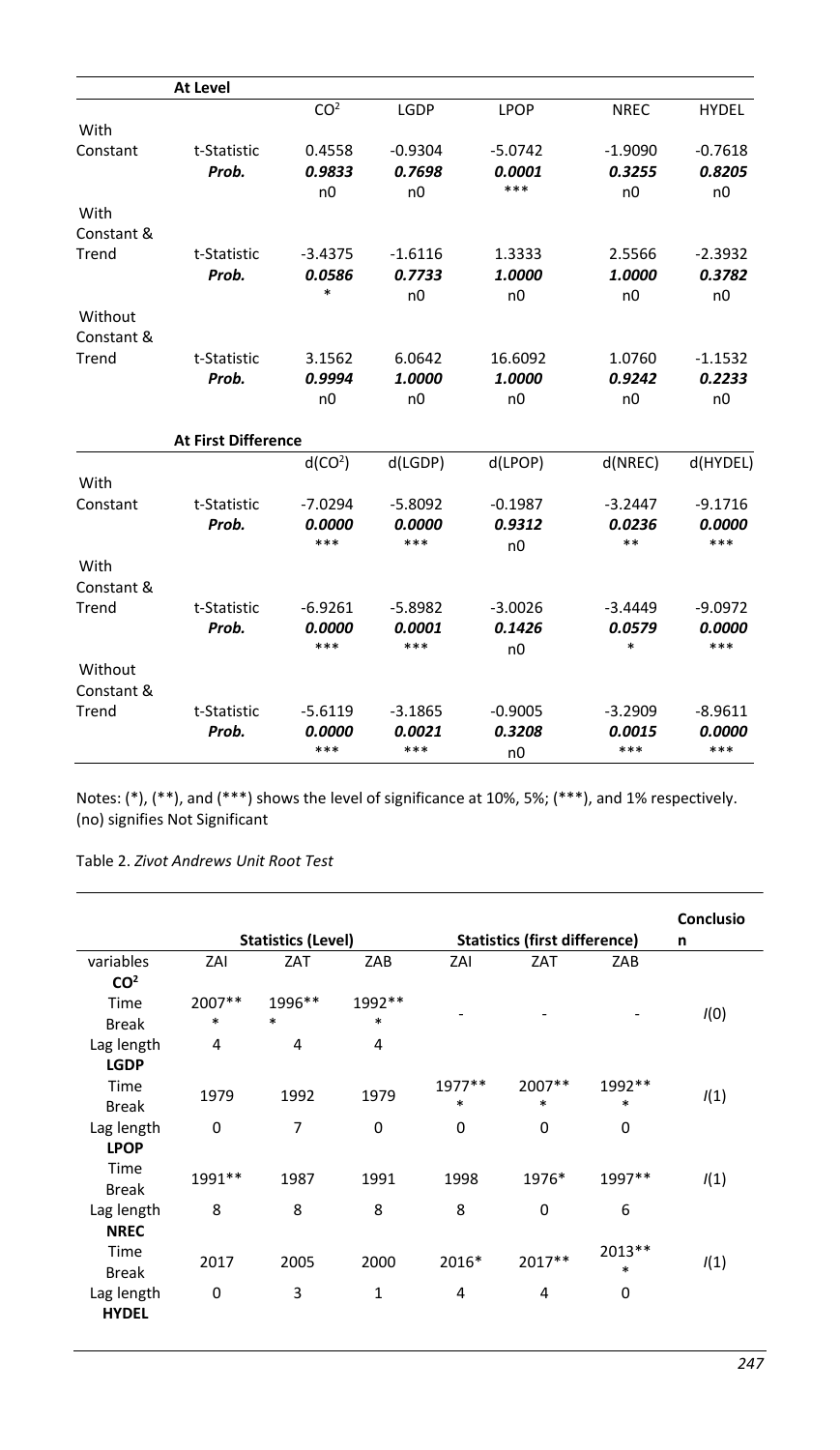| Time<br><b>Break</b> | 1995 | 2000 | 2002** | 1980**<br>* | 1999** | 1992** | 111<br>. ۲. |
|----------------------|------|------|--------|-------------|--------|--------|-------------|
| Lag length           |      |      |        |             |        |        |             |

Before estimation of equation 3, identifying the optimal lag order is needed. The estimation of the VAR model identifies the optimum lag as 5 as per AIC and SIC shown in table 3.

Table 3. *VAR Lag Order Selection Criteria*

| Lag      | LogL      | LR        | <b>FPE</b>  | <b>AIC</b>   | SC           | HQ           |
|----------|-----------|-----------|-------------|--------------|--------------|--------------|
|          |           |           |             |              |              |              |
| $\Omega$ | -49.94959 | <b>NA</b> | 8.86e-06    | 2.555795     | 2.760586     | 2.631315     |
| 1        | 297.1492  | 597.3328  | 2.79e-12    | $-12.42554$  | $-11.19680$  | $-11.97242$  |
| 2        | 369.5760  | 107.7981  | $3.22e-13$  | $-14.63144$  | $-12.37874$  | $-13.80072$  |
| 3        | 451.9499  | 103.4463  | 2.55e-14    | $-17.30000$  | $-14.02334$  | $-16.09167$  |
| 4        | 522.0958  | 71.77719  | 4.08e-15    | $-19.39980$  | $-15.09920$  | $-17.81387$  |
| 5        | 572.6798  | 39.99668* | $2.05e-15*$ | $-20.58976*$ | $-15.26520*$ | $-18.62623*$ |
|          |           |           |             |              |              |              |

\* specifies lag order designated by different criteria.

Table 4 shows the critical F- Bounds value i.e. 6.53. This F- stat is larger than the upper bound at 1% significance level, rejecting the null hypothesis of no cointegration for the concerned equation of  $CO<sup>2</sup>$  as the dependent variable.

# Table 4. *F-Bounds Test FCO<sup>2</sup> (CO<sup>2</sup>| LGDP, LPOP, NREC, HYDEL)*

|                           | Null Hypothesis: No levels relationship |                     |                     |       |  |  |
|---------------------------|-----------------------------------------|---------------------|---------------------|-------|--|--|
| <b>Test Statistic</b>     | Value                                   | Signif.             | I(0)                | I(1)  |  |  |
|                           |                                         |                     | Asymptotic: n=1000  |       |  |  |
| F-statistic               | 6.526385                                | 10%                 | 2.45                | 3.52  |  |  |
| К                         | 5                                       | 5%                  | 2.86                | 4.01  |  |  |
|                           |                                         | 2.5%                | 3.25                | 4.49  |  |  |
|                           |                                         | 1%                  | 3.74                | 5.06  |  |  |
| <b>Actual Sample Size</b> | 44                                      | Finite Sample: n=45 |                     |       |  |  |
|                           |                                         | 10%                 | 2.638               | 3.772 |  |  |
|                           |                                         | 5%                  | 3.178               | 4.45  |  |  |
|                           |                                         | 1%                  | 4.394               | 5.914 |  |  |
|                           |                                         |                     | Finite Sample: n=40 |       |  |  |
|                           |                                         | 10%                 | 2.66                | 3.838 |  |  |
|                           |                                         | 5%                  | 3.202               | 4.544 |  |  |
|                           |                                         | 1%                  | 4.428               | 6.25  |  |  |

After the study identifies the presence of cointegration for the concerned equation 3, table 5 indicates the long-run and short-run estimation following the lag specification (5, 0, 1, 0, 0). It was revealed that the coefficient of GDP is 0.311 and significant at 5%. When GDP grows by one unit, the CO<sup>2</sup> level rises by 0.311 units. With a population coefficient of 0.205, an increase in the population increases emissions by 0.205 units. This is significant at 5 per cent. A one-unit increase in the NREC raises emission levels by 0.0009 units, making the NREC coefficient 0.0009 and very insignificant. Finally, HYDEL's energy consumption coefficient is -0.0016, making it highly significant at a 1 per cent level of significance. It demonstrates that increasing HYDEL energy usage by one unit results in a 0.0016-unit reduction in emissions. The HYDEL source has a negative sign, although the difference between the positive and negative values is negligible. To a great extent, this research confirms what has already been found in other studies of Khan, Khan and Akhtar (2020), Ancer (2019), Dogan and Seker (2016), Jebli et al. (2016), Ali et al. (2015). It has been shown from past studies that the use of natural resources of non-renewable energy increases harmful emissions and contributes to  $CO<sup>2</sup>$  emissions, thus reducing environmental quality. Most non-renewable energy resources are used in developing economies for an economic process that results in the dilapidation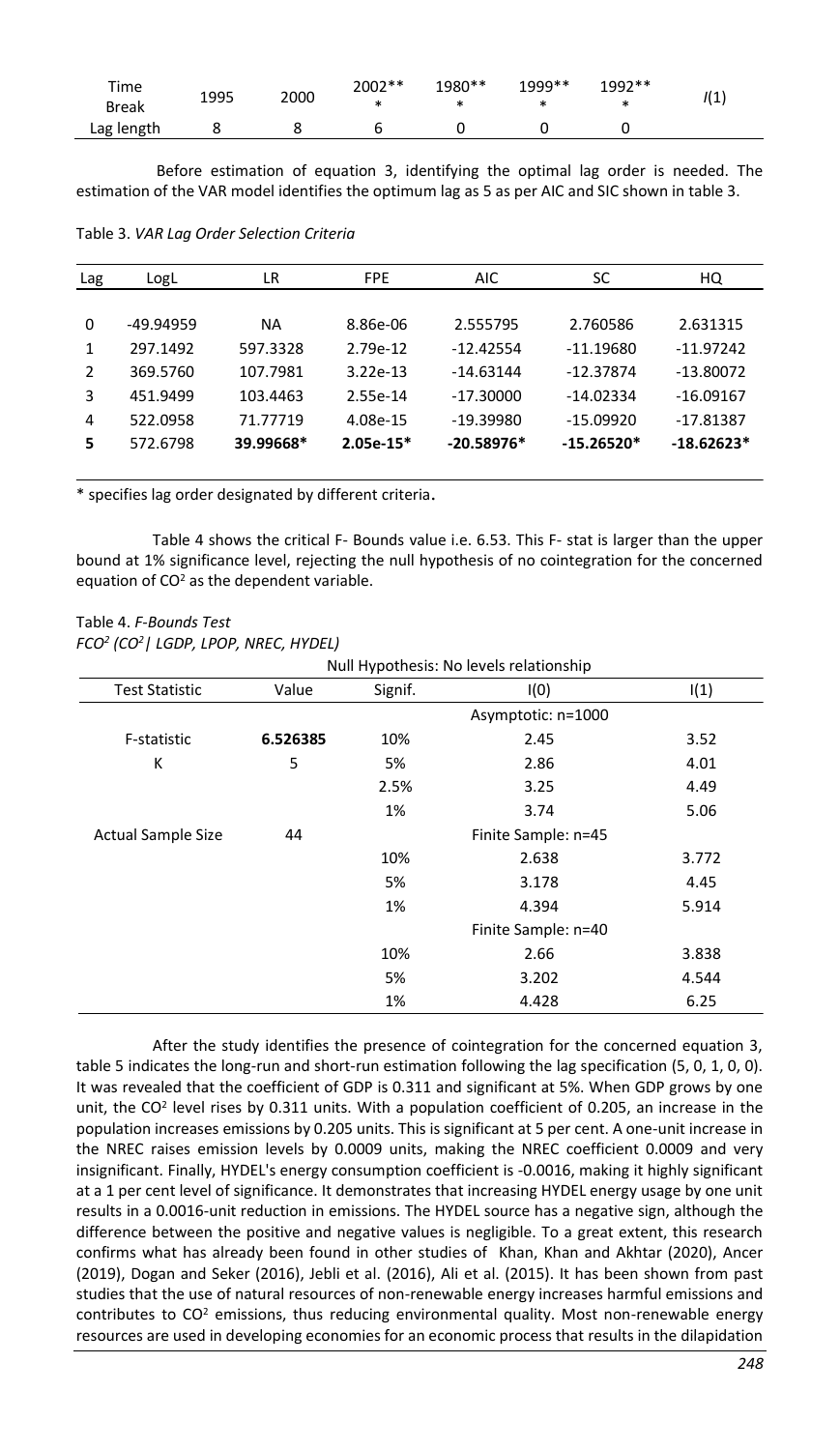of the environment. In reality, this requires that governments take broad initiatives to consolidate their energy resources to meet growing demand in the future and encourage such investments that can provide sustainable green technologies. Developing countries also trigger the destruction of the environment, since they are employing in industrial and other commercial development the nonrenewable energy resources that boost social  $CO<sup>2</sup>$  emissions.

According to the short-term outcomes, the emission levels are being caused by  $CO<sup>2</sup>$  lags from the past. Likewise, the population has a short-term impact on emission levels, moving them in the other way. As stated by the error correction term ECT (-0.781), a shock-induced deviation in longterm CO<sup>2</sup> emissions will be corrected by 78.1 per cent over the next year. It will take roughly 1.4 years to complete the entire correction process. Adjusted  $R^2$  shows that 99% of independent variables are explaining the changes in CO<sup>2</sup> emissions. DW value is 2.28, which is near to 2 and can be confirmed that there is no issue of autocorrelation in the residuals. The p-value of the F-stat is significant which means that the independent variables are used to improve the model fit.

# Table 5. *ARDL Long Run and Short Form*

*Dependent Variable: CO<sup>2</sup>*

*Selected Model: ARDL(5, 0, 1, 0, 0)*

| Variable                   | Coefficient | Std. Error | t-Statistic | Prob.  |
|----------------------------|-------------|------------|-------------|--------|
| Long-run estimates         |             |            |             |        |
| LGDP                       | 0.311152    | 0.136376   | 2.281578    | 0.0298 |
| LPOP                       | 0.205106    | 0.097962   | 2.093719    | 0.0448 |
| <b>NREC</b>                | 0.000903    | 0.001313   | 0.687858    | 0.4968 |
| <b>HYDEL</b>               | $-0.001618$ | 0.000584   | $-2.770793$ | 0.0095 |
| <b>Short-run estimates</b> |             |            |             |        |
| C                          | $-4.144917$ | 0.690577   | $-6.002104$ | 0.0000 |
| $D(CO2(-1))$               | 0.282398    | 0.126281   | 2.236268    | 0.0324 |
| $D(CO2(-2))$               | 0.512739    | 0.131659   | 3.894433    | 0.0005 |
| $D(CO2(-3))$               | 0.267277    | 0.118083   | 2.263479    | 0.0305 |
| D(LPOP)                    | 4.180514    | 1.192465   | 3.505776    | 0.0014 |
| D1992                      | $-0.030225$ | 0.021338   | $-1.416511$ | 0.1663 |
| D2007S                     | 0.003839    | 0.010472   | 0.366571    | 0.7164 |
| CointEq $(-1)^*$           | $-0.781256$ | 0.128942   | $-6.058953$ | 0.0000 |
| R-squared                  | 0.994118    |            |             |        |
| Adjusted R-squared         | 0.991765    |            |             |        |
| Durbin-Watson stat         | 2.280928    |            |             |        |
| F-statistic                | 422.5166    |            |             |        |
| Prob(F-statistic)          | 0.000000    |            |             |        |

Diagnostics tests are shown in table 6, which validated the soundness of the model. There is found no heteroscedasticity and serial correlation issues. Residuals are normally distributed and there is no issue of non-linearity in the model. CUSUM and CUSUM of square are shown in figure 1. As the residuals are within the critical bound of 5%, therefore no issue of stability is found in the model.

|  |  | Table 6. Residual and Stability Diagnostics |  |
|--|--|---------------------------------------------|--|
|--|--|---------------------------------------------|--|

|                                            | Heteroskedasticity Test: Breusch-Pagan-Godfrev    |                      |
|--------------------------------------------|---------------------------------------------------|----------------------|
| <b>F-statistics</b>                        | 0.833                                             | Prob. F(11,32)       |
| Obs*R-squared                              | 9.796                                             | Prob. Chi-Square(11) |
|                                            | <b>Breusch-Godfrey Serial Correlation LM Test</b> |                      |
| <b>F-statistics</b>                        | 2.154                                             | Prob. F(2,30)        |
| Obs*R-squared                              | 5.526                                             | Prob. Chi-Square(2)  |
| Histogram-Normality: Jarque-Bera Statistic |                                                   |                      |
| Jarque-Bera                                | 1.313                                             | P-value              |
| <b>Ramsay RESET Test</b>                   |                                                   |                      |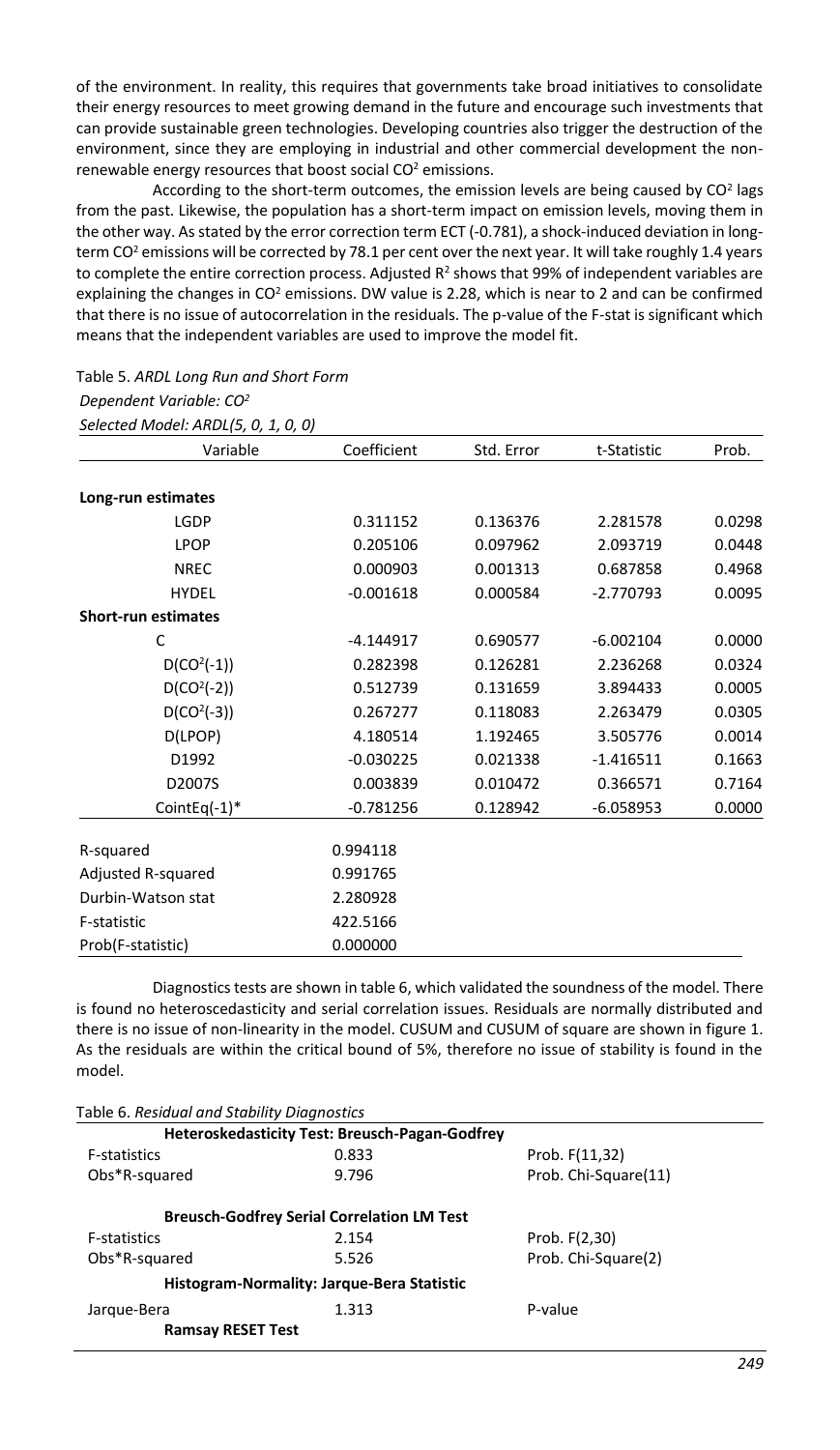|                     | Value | Df                   |
|---------------------|-------|----------------------|
| t-statistics        | 1.466 | $\sim$<br>$\epsilon$ |
| <b>F-statistics</b> | 2.150 | (1,27)               |



Figure1. *Plot of cumulative sum and cumulative sum of squares*

Table 7 shows the long-run causality between the variables. There is a bi-directional Granger causality between CO<sup>2</sup> and GDP. It means that economic growth in Pakistan is causing  $CO<sup>2</sup>$ emissions and vice versa. Non-renewable energy consumption has a bi-directional causality towards  $CO<sup>2</sup>$  stating fossil fuel is causing emissions of  $CO<sup>2</sup>$  and vice versa. The population has a unidirectional causality towards CO<sup>2</sup>. The population and GDP are linked in a causal way that goes both ways. Between Hydel and GDP, there is a bidirectional causality, while from NREC to GDP, there is a unidirectional causality. It states that the more the investment in the Hydel electricity sector, the more will be the economic growth and vice versa. Similarly, fossil fuel generations are helping the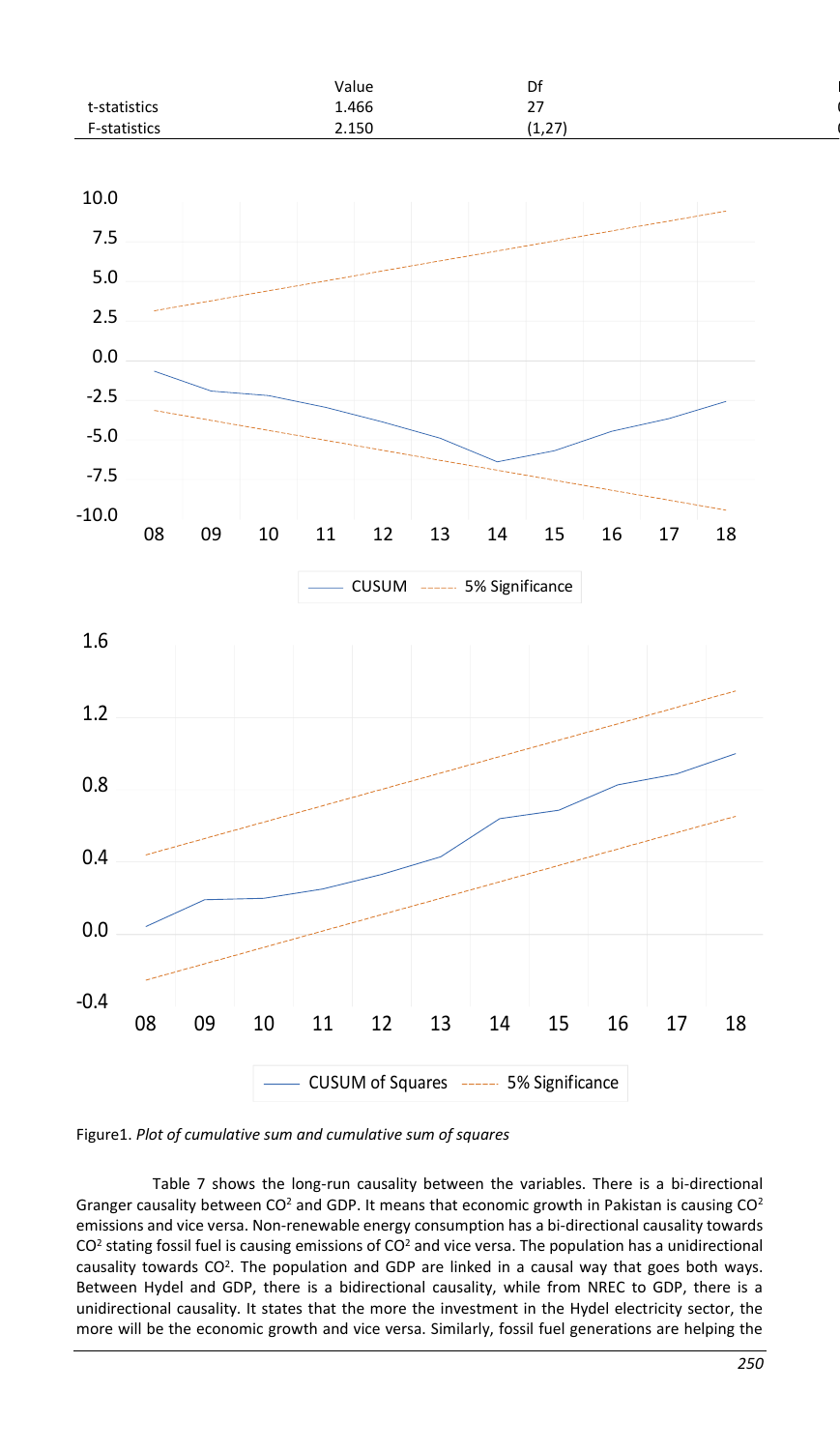economy to grow, but no causality was found from LGDP to NREC, meaning growth in the economy does not cause fossil fuel generations. The results are in line with the study of Azam, Rafiq, Shafique and Yuan (2021); Sarker, Wang, and Adnan (2019) but different from the study of Cevik, Yaldirim, and Dibooglu (2020), as they failed to validate any causation between Hydel electricity and GDP.

| Dep. Variable   | CO <sup>2</sup> | <b>LGDP</b> | <b>LPOP</b> | <b>NREC</b> | <b>HYDEL</b> | <b>Direction of Causality</b>                                                                           |
|-----------------|-----------------|-------------|-------------|-------------|--------------|---------------------------------------------------------------------------------------------------------|
| CO <sup>2</sup> |                 | 14.485*     | $0.508***$  | 11.811*     | 4.691        | LGDP $\rightarrow$ CO <sup>2</sup> ,<br>$LPOP \rightarrow CO^2$ ,<br>NREC $\rightarrow$ CO <sup>2</sup> |
| <b>LGDP</b>     | $6.046***$      |             | 19.198*     | $21.211*$   | 32.297*      | $CO^2 \rightarrow$ LGDP,<br>LPOP→LGDP,<br>NREC→LGDP,<br>HYDEL→LGDP                                      |
| <b>LPOP</b>     | 3.513           | $6.512***$  |             | 5.282       | 0.734        | <b>LGDP→LPOP</b>                                                                                        |
| <b>NREC</b>     | 16.894*         | 2.138       | 5.616       |             | 2.209        | $CO^2 \rightarrow NREC$                                                                                 |
| <b>HYDEL</b>    | 1.106           | 14.428*     | 4.469       | 5.630       |              | LGDP→HYDEL                                                                                              |

#### Table 7. *Long-run Granger Causality/ MWALD/ Toda Yamamoto Approach*

Note: The asterisks \*, \*\* and \*\*\* over the Chi-square values denotes significance level at 1, 5 and 10 per cent respectively.

#### **Conclusion**

As the title implies, the article's primary objective is to examine the link between economic growth, electricity consumption, and carbon dioxide emissions in Pakistan from 1971 to 2018. The Unit roots test was used to determine the stationarity of variables. At the levels, all variables were assumed to be non-stationary but became stationary at the first difference. To increase robustness, the Zivot-Andrews structural break test was used, which confirmed that all variables are stationary at the first difference, but only the carbon emission variable is stationary at levels. The existence of cointegration was checked through the ARDL Bounds test. The F-statistic of Bounds test confirmed the existence of cointegration among the concerned variables. Further, the long-run ARDL results confirmed a positive relationship between CO<sup>2</sup> emissions, and the independent variables of GDP, population and energy consumption from Hydel sources. CO2 emissions and nonrenewable energy usage were found to be negatively related. In the short-run ARDL results the previous lags of  $CO<sup>2</sup>$  and population were regressing the  $CO<sup>2</sup>$  emissions.

Apart from cointegration, the study performed a long-run causality test called the Toda Yamamoto Granger causality test. It revealed a bi-directional causality for GDP and non-renewable energy consumption with the CO<sup>2</sup> emissions and uni-directional causality for the population with CO<sup>2</sup> emissions. There was neutrality causality between  $CO<sup>2</sup>$  emissions and HYDEL source of energy consumption. Furthermore, HYDEL energy consumption and non-renewable energy consumption had bidirectional and uni-directional causality with GDP respectively.

#### **Recommendations**

Environmental deterioration harms social life, causing immense situations such as excessive rainfall, extreme weather conditions, and severe floods to occur more frequently over time. After 17 years, the National Assembly's Environmental Protection Act of 1997 was updated to an Environmental Protection Ordinance, which still has some flaws. The study is expected to aid in the development of policies that can be incorporated into the preexisting policy statement. The causal relationship between CO2 emissions, NREC, HYDEL consumption, and economic growth will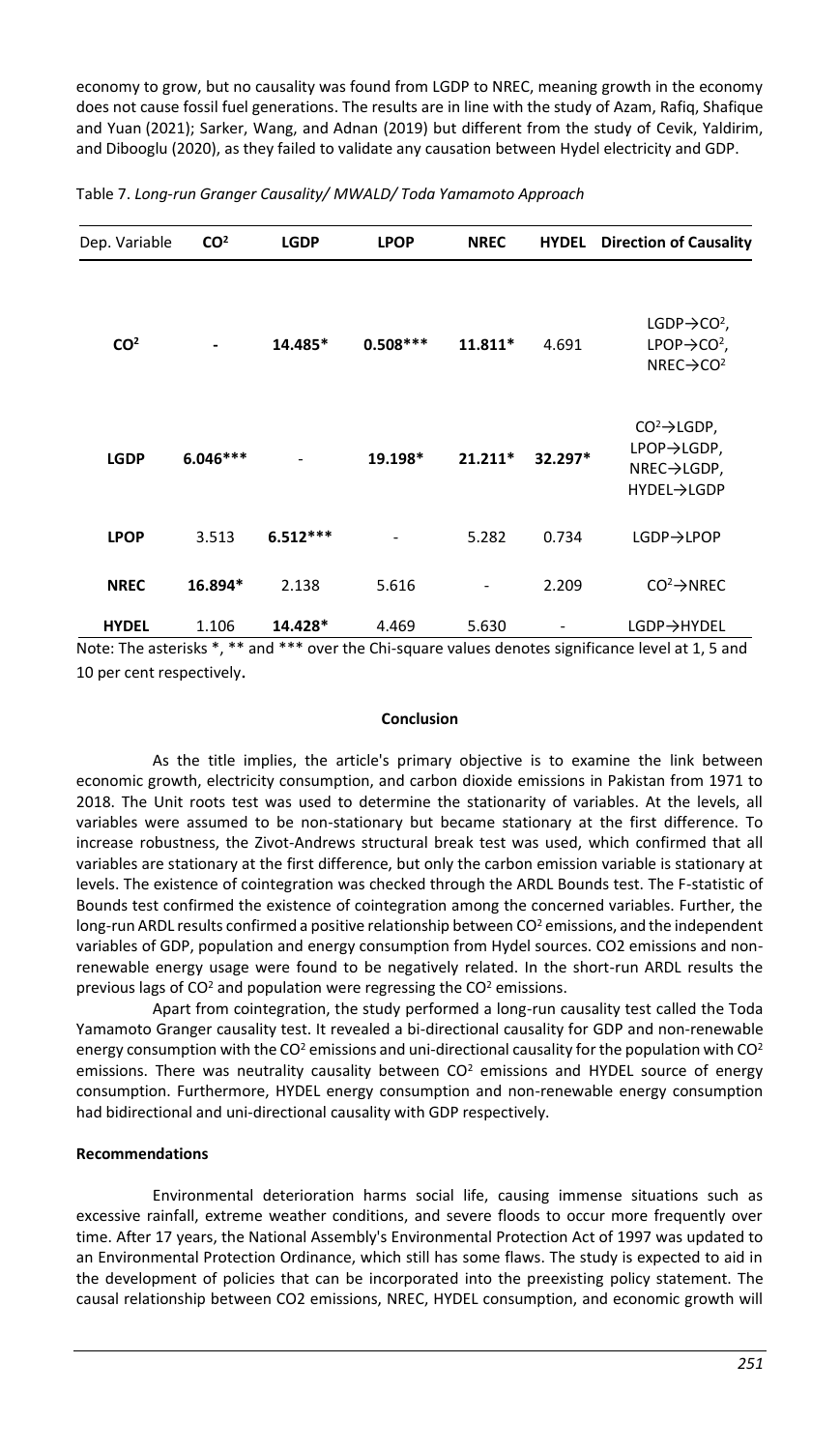aid in the declaration of inclusive policies for economic growth based on the use of environmentally friendly technology that will minimize the destruction of the environment.

Many policy suggestions can be drawn from the study. As there is a causal relationship between overall energy consumption and the GDP of Pakistan, it emphasizes that attaining higher economic growth, in the long run, will need an ensuring supply of energy. The government of Pakistan needs to work to strengthen support to ensure enough energy supplies in the economy because Pakistan has been experiencing severe electricity shortages. As the study has found causality between energy and GDP, therefore in case of energy shortages keeps direct implications for economic growth.

As the supply of energy is increased, ultimately population in reach will consume more of it, and it results in CO<sup>2</sup> emissions. As a result, it suggests that while energy resources are required for further economic expansion, they will cause pollution. The authorities should consider decisive action to enhance renewable energy's proportion in the energy portfolio. Exploration of various renewable energy options is worthwhile as a policy implication for lowering carbon footprint. Hydel, Biomass and solar energy are examples of renewable resources. The abundance of biomass in Pakistan can be used to generate electricity, heat, and cooling purpose.

As the use of solar resources will reduce pollution and quality of air, the Pakistani government should continue to fund renewable energy systems such as photovoltaic panels and promote households to install them to minimize electricity consumption and thus cut emissions. To reduce emissions from non-renewable sources, the Government of Pakistan should encourage a transition away from the usual usage of natural gas, and imported fuel from the Gulf, and toward investment in clean energy technologies that are affordable to domestic consumers. The government of Pakistan should engage the local population to encourage them toward plantation to enhance the proportion of forest in Pakistan to combat climate change therein. The consumption of these renewable energies is expected to reduce the amount of fossil-fuel-based electricity generation, lowering Pakistan's carbon emissions rate.

 $CO<sup>2</sup>$  and economic growth have a bidirectional causality or feedback effect. It means that country is achieving economic growth at the expense of a pollution-free environment, which challenges the eminence of economic growth. To address this issue, it is suggested that emission reduction operations be prioritized in Pakistan's energy and climate change legislation to limit CO2 emissions-related losses. To efficiently manage the feedback effect the government should induce pollution mitigation activities in energy as well environmental policies. Policymakers should develop regulations that promote the use of eco-friendly technology, machinery, transportation and facilities to reduce CO<sup>2</sup> in the long run.

#### References

- Acar, S., & Lindmark, M. (2017). Convergence of CO2 emissions and economic growth in the OECD countries: Did the type of fuel matter? *Energy Sources, Part B: Economics, Planning, and Policy*, *12*(7), 618–627. https://doi.org/10.1080/15567249.2016.1249807
- Ahmad, A., Zhao, Y., Shahbaz, M., Bano, S., Zhang, Z., Wang, S., & Liu, Y. (2016). Carbon emissions, energy consumption and economic growth: An aggregate and disaggregate analysis of the Indian economy. *Energy Policy*, *96*, 131–143. https://doi.org/10.1016/j.enpol.2016.05.032
- Aldieri, L., Kotsemir, M., & Paolo Vinci, C. (2019). Environmental innovations and productivity: Empirical evidence from Russian regions. *Resources Policy*, 101444. https://doi.org/10.1016/j.resourpol.2019.101444
- Ali A, Khatoon S, Ather M, Akhtar N (2015) Modeling energy consumption, carbon emission and economic growth: Empirical analysis for Pakistan. International Journal of Energy Economics and Policy, 5(2), 624–630
- Alshehry, A. S., & Belloumi, M. (2015). Energy consumption, carbon dioxide emissions and economic growth: The case of Saudi Arabia. *Renewable and Sustainable Energy Reviews*, *41*, 237–247[. https://doi.org/10.1016/j.rser.2014.08.004](https://doi.org/10.1016/j.rser.2014.08.004)
- Amjad Chaudhry, A. (2010). A Panel Data Analysis of Electricity Demand in Pakistan. *THE LAHORE JOURNAL OF ECONOMICS*, *15*(Special Edition), 75–106. https://doi.org/10.35536/lje.2010.v15.isp.a5
- Anadolu Agency. (2021, June 4). Pakistan's fight to reverse climate change gains recognition. Retrieved December 20, 2021, from https://www.aa.com.tr/en/asia-pacific/pakistan-sfight-to-reverse-climate-change-gains-recognition/2263517
- Ang, J. B. (2007). CO2 emissions, energy consumption, and output in France. *Energy Policy*, *35*(10), 4772–4778[. https://doi.org/10.1016/j.enpol.2007.03.032](https://doi.org/10.1016/j.enpol.2007.03.032)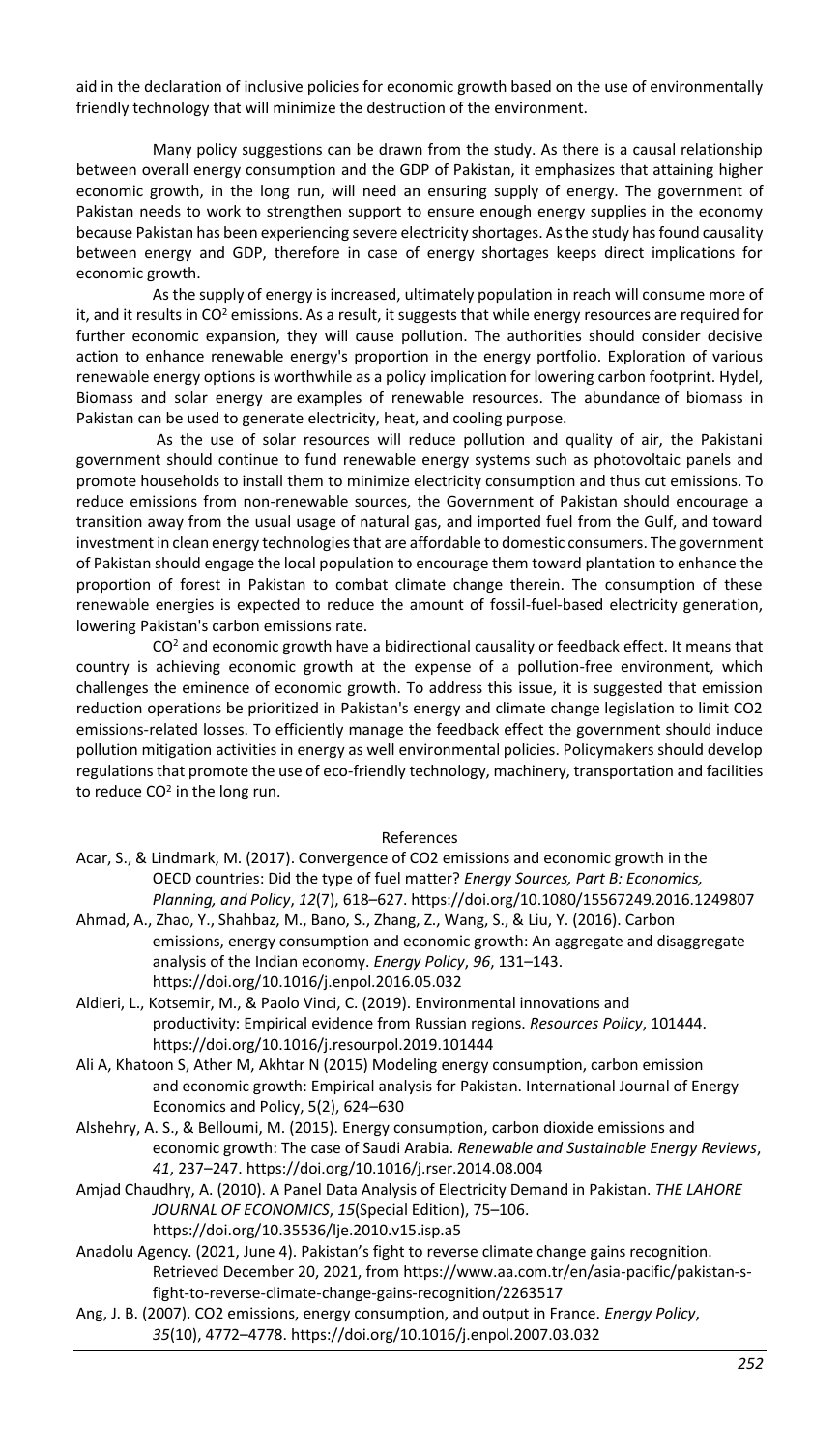- Apergis, N., Payne, J. E., Menyah, K., & Wolde-Rufael, Y. (2010). On the causal dynamics between emissions, nuclear energy, renewable energy, and economic growth. *Ecological Economics*, *69*(11), 2255–2260. https://doi.org/10.1016/j.ecolecon.2010.06.014
- Arouri, M. E. H., ben Youssef, A., M'henni, H., & Rault, C. (2012). Energy consumption, economic growth and CO2 emissions in Middle East and North African countries. *Energy Policy*, *45*, 342–349. https://doi.org/10.1016/j.enpol.2012.02.042
- Asumadu-Sarkodie, S., & Owusu, P. A. (2017a). A multivariate analysis of carbon dioxide emissions, electricity consumption, economic growth, financial development, industrialization, and urbanization in Senegal. *Energy Sources, Part B: Economics, Planning, and Policy*, *12*(1), 77–84. https://doi.org/10.1080/15567249.2016.1227886
- Asumadu-Sarkodie, S., & Owusu, P. A. (2017b). The causal effect of carbon dioxide emissions, electricity consumption, economic growth, and industrialization in Sierra Leone. *Energy Sources, Part B: Economics, Planning, and Policy*, *12*(1), 32–39. https://doi.org/10.1080/15567249.2016.1225135
- Azam, A., Rafiq, M., Shafique, M., Ateeq, M., & Yuan, J. (2020). Causality Relationship Between Electricity Supply and Economic Growth: Evidence from Pakistan. *Energies*, *13*(4), 837. https://doi.org/10.3390/en13040837
- Azam, M., Khan, A. Q., Abdullah, H. B., & Qureshi, M. E. (2015). The impact of CO2 emissions on economic growth: evidence from selected higher CO2 emissions economies. *Environmental Science and Pollution Research*, *23*(7), 6376–6389. https://doi.org/10.1007/s11356-015-5817-4
- Baig, M. A., & Baig, M. A. (2021). Impact of CO <sup>2</sup> Emissions: Evidence from Pakistan. *SSRN Electronic Journal*. Published. https://doi.org/10.2139/ssrn.2472838
- Balsalobre-Lorente, D., Shahbaz, M., Roubaud, D., & Farhani, S. (2018). How economic growth, renewable electricity and natural resources contribute to CO2 emissions? *Energy Policy*, *113*, 356–367. https://doi.org/10.1016/j.enpol.2017.10.050
- Bhat, J. A. (2018). Renewable and non-renewable energy consumption—impact on economic growth and CO2 emissions in five emerging market economies. *Environmental Science and Pollution Research*, *25*(35), 35515–35530. https://doi.org/10.1007/s11356-018- 3523-8
- Brown, R. L., Durbin, J., & Evans, J. M. (1975). Techniques for Testing the Constancy of Regression Relationships Over Time. *Journal of the Royal Statistical Society: Series B (Methodological)*, *37*(2), 149–163. https://doi.org/10.1111/j.2517-6161.1975.tb01532.x
- Destek, M. A. (2017). Biomass energy consumption and economic growth: Evidence from top 10 biomass consumer countries. *Energy Sources, Part B: Economics, Planning, and Policy*, *12*(10), 853–858. https://doi.org/10.1080/15567249.2017.1314393
- Dickey, D. A., & Fuller, W. A. (1979). Distribution of the Estimators for Autoregressive Time Series with a Unit Root. *Journal of the American Statistical Association*, *74*(366a), 427– 431. https://doi.org/10.1080/01621459.1979.10482531
- Dogan, E., & Seker, F. (2016). The influence of real output, renewable and non-renewable energy, trade and financial development on carbon emissions in the top renewable energy countries. *Renewable and Sustainable Energy Reviews*, *60*, 1074–1085. https://doi.org/10.1016/j.rser.2016.02.006
- Fan, F., & Lei, Y. (2017). Responsive relationship between energy-related carbon dioxide emissions from the transportation sector and economic growth in Beijing—Based on decoupling theory. *International Journal of Sustainable Transportation*, *11*(10), 764–775. https://doi.org/10.1080/15568318.2017.1317887
- Halkos, G. E., & Gkampoura, E. C. (2021). Examining the Linkages among Carbon Dioxide Emissions, Electricity Production and Economic Growth in Different Income Levels. *Energies*, *14*(6), 1682. https://doi.org/10.3390/en14061682
- Hanif, I. (2018). Impact of economic growth, nonrenewable and renewable energy consumption, and urbanization on carbon emissions in Sub-Saharan Africa. *Environmental Science and Pollution Research*, *25*(15), 15057–15067. https://doi.org/10.1007/s11356-018-1753-4
- Hayat, K., Nadeem, A., & Jan, S. (2019). The impact of green marketing mix on green buying behavior: (a case of Khyber Pakhtunkhwa evidence from the customers). City University Research Journal, 09(01), 27–40.
- Inglesi-Lotz, R., & Dogan, E. (2018). The role of renewable versus non-renewable energy to the level of CO2 emissions a panel analysis of sub- Saharan Africa's Βig 10 electricity generators. *Renewable Energy*, *123*, 36–43. https://doi.org/10.1016/j.renene.2018.02.041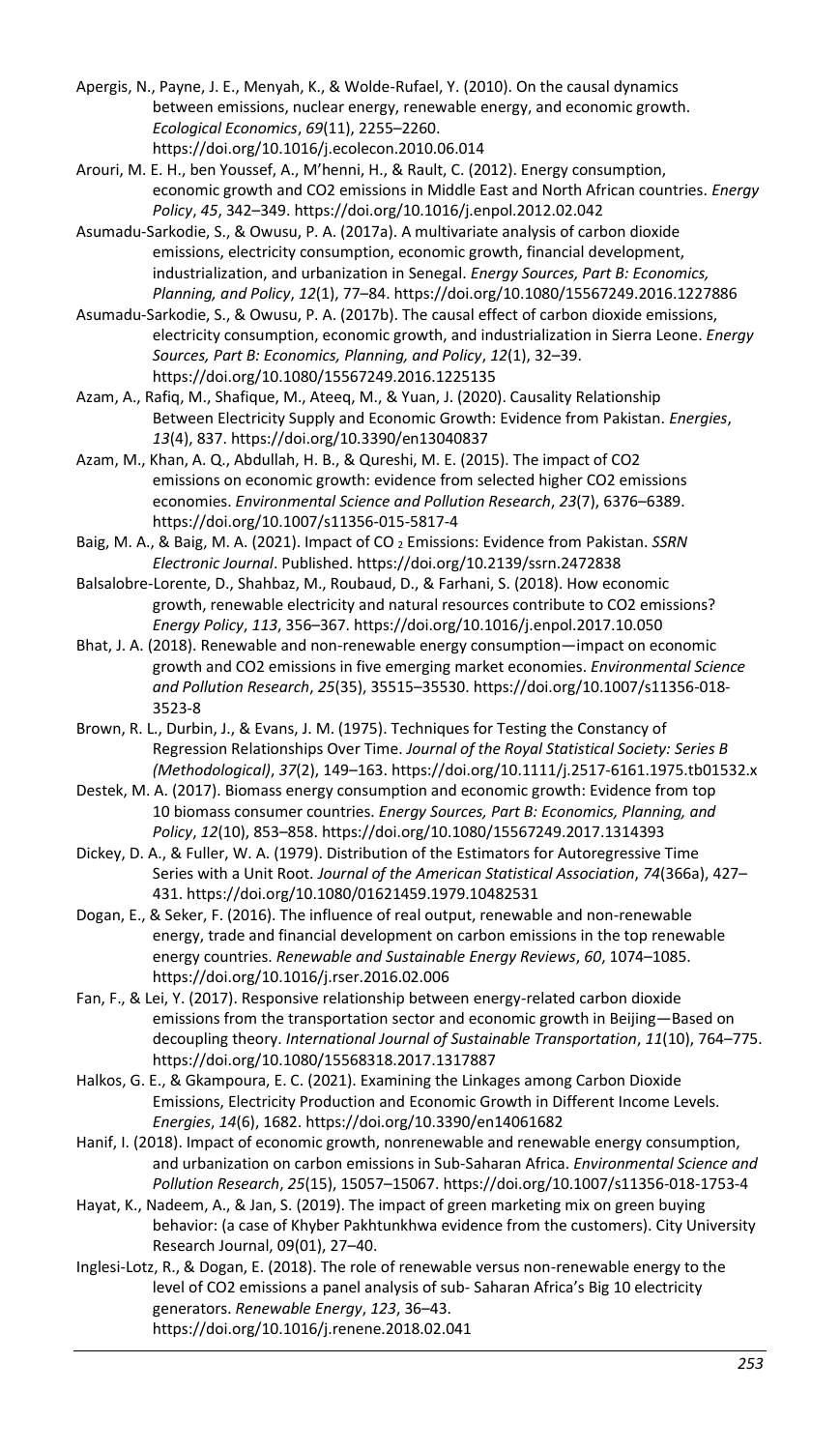- Işik, C., Kasımatı, E., & Ongan, S. (2017). Analyzing the causalities between economic growth, financial development, international trade, tourism expenditure and/on the CO2emissions in Greece. *Energy Sources, Part B: Economics, Planning, and Policy*, *12*(7), 665–673. https://doi.org/10.1080/15567249.2016.1263251
- Isik, C., Ongan, S., & ÖZdemir, D. (2019). The economic growth/development and environmental degradation: evidence from the US state-level EKC hypothesis. *Environmental Science and Pollution Research*, *26*(30), 30772–30781. https://doi.org/10.1007/s11356-019-06276-7
- Işık, C., Ongan, S., & ÖZdemir, D. (2019). Testing the EKC hypothesis for ten US states: an application of heterogeneous panel estimation method. *Environmental Science and Pollution Research*, *26*(11), 10846–10853. https://doi.org/10.1007/s11356-019-04514-6
- Jan, I., Durrani, S. F., & Khan, H. (2021). Does renewable energy efficiently spur economic growth? Evidence from Pakistan. *Environment, Development and Sustainability*, *23*(1), 373–387. https://doi.org/10.1007/s10668-019-00584-1
- Jebli M.B, Youssef S.B, Ozturk I (2016) Testing environmental Kuznets curve hypothesis: The role of renewable and nonrenewable energy consumption and trade in OECD countries. Ecological Indicators, 60, 824–831. https://doi.org/10.1016/j.ecolind.2015.08.031
- Jebli MB, Youssef SB (2015a) Economic growth, combustible renewables, and waste consumption, and CO2 emissions in North Africa. Environ Sci Pollut Res 22(20):16022– 16030[. https://doi.org/10.1007/s11356-015-4792-0](https://doi.org/10.1007/s11356-015-4792-0)
- Jebli MB, Youssef SB (2015b) The environmental Kuznets curve, economic growth, renewable and non-renewable energy, and trade in Tunisia. Renew SustEnerg Rev 47:173–185. https://doi.org/10.1016/j.rser.2015.02.049
- Kasman, A., & Duman, Y. S. (2015). CO2 emissions, economic growth, energy consumption, trade and urbanization in new EU member and candidate countries: A panel data analysis. *Economic Modelling*, *44*, 97–103. https://doi.org/10.1016/j.econmod.2014.10.022
- Khan, M. (2021). Effect of Natural Resources on Economic Growth in Pakistan: A Time Series Analysis. *Asian Journal of Economic Modelling*, *9*(1), 29–47. https://doi.org/10.18488/journal.8.2021.91.29.47
- Khan, M. K., Khan, M. I., & Rehan, M. (2020). The relationship between energy consumption, economic growth and carbon dioxide emissions in Pakistan. *Financial Innovation*, *6*(1). https://doi.org/10.1186/s40854-019-0162-0
- Khan, M. K., Teng, J. Z., Khan, M. I., & Khan, M. O. (2019a). Impact of globalization, economic factors and energy consumption on CO2 emissions in Pakistan. *Science of The Total Environment*, *688*, 424–436. https://doi.org/10.1016/j.scitotenv.2019.06.065
- Khan, M. K., Teng, J. Z., & Khan, M. I. (2019b). Effect of energy consumption and economic growth on carbon dioxide emissions in Pakistan with dynamic ARDL simulations approach. *Environmental Science and Pollution Research*, *26*(23), 23480–23490. https://doi.org/10.1007/s11356-019-05640-x
- Khan, M. K., Teng, J. Z., Parvaiz, J., & Chaudhary, S. K. (2017). Nexuses between Economic Factors and Stock Returns in China. *International Journal of Economics and Finance*, *9*(9), 182. https://doi.org/10.5539/ijef.v9n9p182
- Menyah, K., & Wolde-Rufael, Y. (2010). Energy consumption, pollutant emissions and economic growth in South Africa. *Energy Economics*, *32*(6), 1374–1382. https://doi.org/10.1016/j.eneco.2010.08.002
- Narayan, P. K. (2005). The saving and investment nexus for China: evidence from cointegration tests. *Applied Economics*, *37*(17), 1979–1990. https://doi.org/10.1080/00036840500278103
- Osobajo, O. A., Otitoju, A., Otitoju, M. A., & Oke, A. (2020). The Impact of Energy Consumption and Economic Growth on Carbon Dioxide Emissions. *Sustainability*, *12*(19), 7965. https://doi.org/10.3390/su12197965
- Pao, H. T., & Tsai, C. M. (2010). CO2 emissions, energy consumption and economic growth in BRIC countries. *Energy Policy*, *38*(12), 7850–7860. https://doi.org/10.1016/j.enpol.2010.08.045
- Pesaran, M. H., Shin, Y., & Smith, R. J. (2001). Bounds testing approaches to the analysis of level relationships. *Journal of Applied Econometrics*, *16*(3), 289–326. https://doi.org/10.1002/jae.616
- PHILLIPS, P. C. B., & PERRON, P. (1988). Testing for a unit root in time series regression. *Biometrika*, *75*(2), 335–346. https://doi.org/10.1093/biomet/75.2.335
- Qazi, U., Alam, A., Ahmad, S., & Ambreen, R. (2021). Impact of FDI and Electricity on the